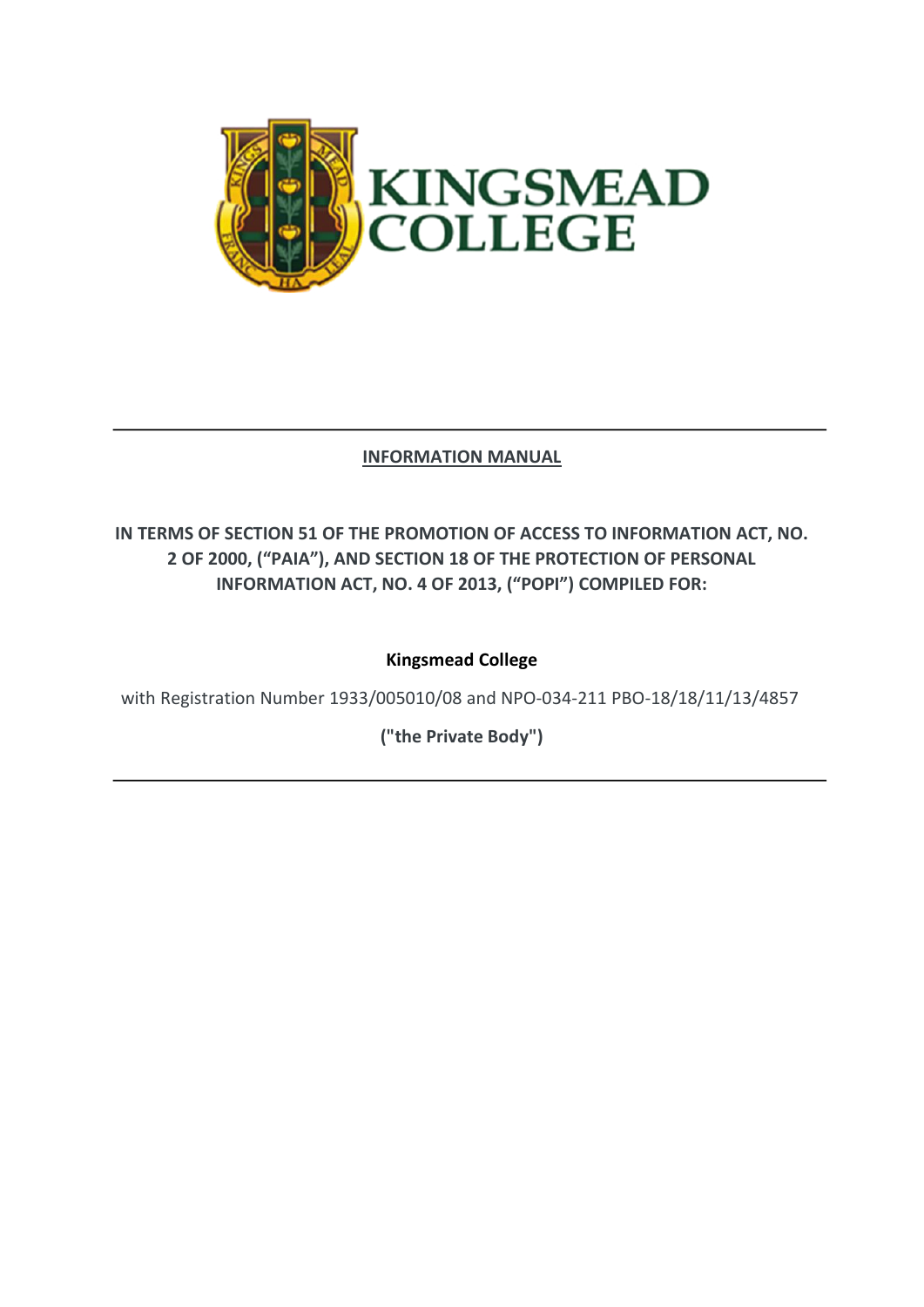|     | <b>TABLE OF CONTENTS</b>                                                                                        |  |  |
|-----|-----------------------------------------------------------------------------------------------------------------|--|--|
| 1.  | <b>INTRODUCTION</b>                                                                                             |  |  |
| 2.  | DEFINITIONS AND INTERPRETATION                                                                                  |  |  |
| 3.  | CONTACT DETAILS OF THE PRIVATE BODY - Section $51(1)(a)(i)$ of PAIA and section $18(1)(b)$<br>of the POPI Act   |  |  |
|     | <b>PART A: PROMOTION OF ACCESS TO INFORMATION</b>                                                               |  |  |
| 4.  | GUIDE ON HOW TO EXERCISE RIGHTS IN TERMS OF PAIA - Section 51(1)(b)(i)                                          |  |  |
| 5.  | RECORDS AVAILABLE IN TERMS OF LEGISLATION OTHER THAN PAIA AND POPI- Section<br>$51(1)(b)(iii)$ of PAIA          |  |  |
| 6.  | DESCRIPTION OF SUBJECTS AND CATEGORIES OF RECORDS - Section 51(1)(b)(iv) of PAIA                                |  |  |
| 7.  | FORM OF REQUEST FOR RECORDS                                                                                     |  |  |
| 8.  | FEES PRESCRIBED IN TERMS OF THE REGULATIONS - Section 51(1)(f) of PAIA                                          |  |  |
|     | <b>PART B: PROTECTION OF PERSONAL INFORMATION</b>                                                               |  |  |
| 9.  | PROTECTION OF PERSONAL INFORMATION - Section 51(1)(c)(i)-(iii) of PAIA read with<br>section 18 of the POPI Act  |  |  |
| 10. | TRANSBORDER FLOWS OF PERSONAL INFORMATION - Section 51(1)(iv) of PAIA and<br>section $18(1)(g)$ of the POPI Act |  |  |
| 11. | SECURITY MEASURES TO PROTECT PERSONAL INFORMATION - Section 51(1)(v) of PAIA                                    |  |  |
| 12. | UPDATES TO THE MANUAL - Section 51(2)                                                                           |  |  |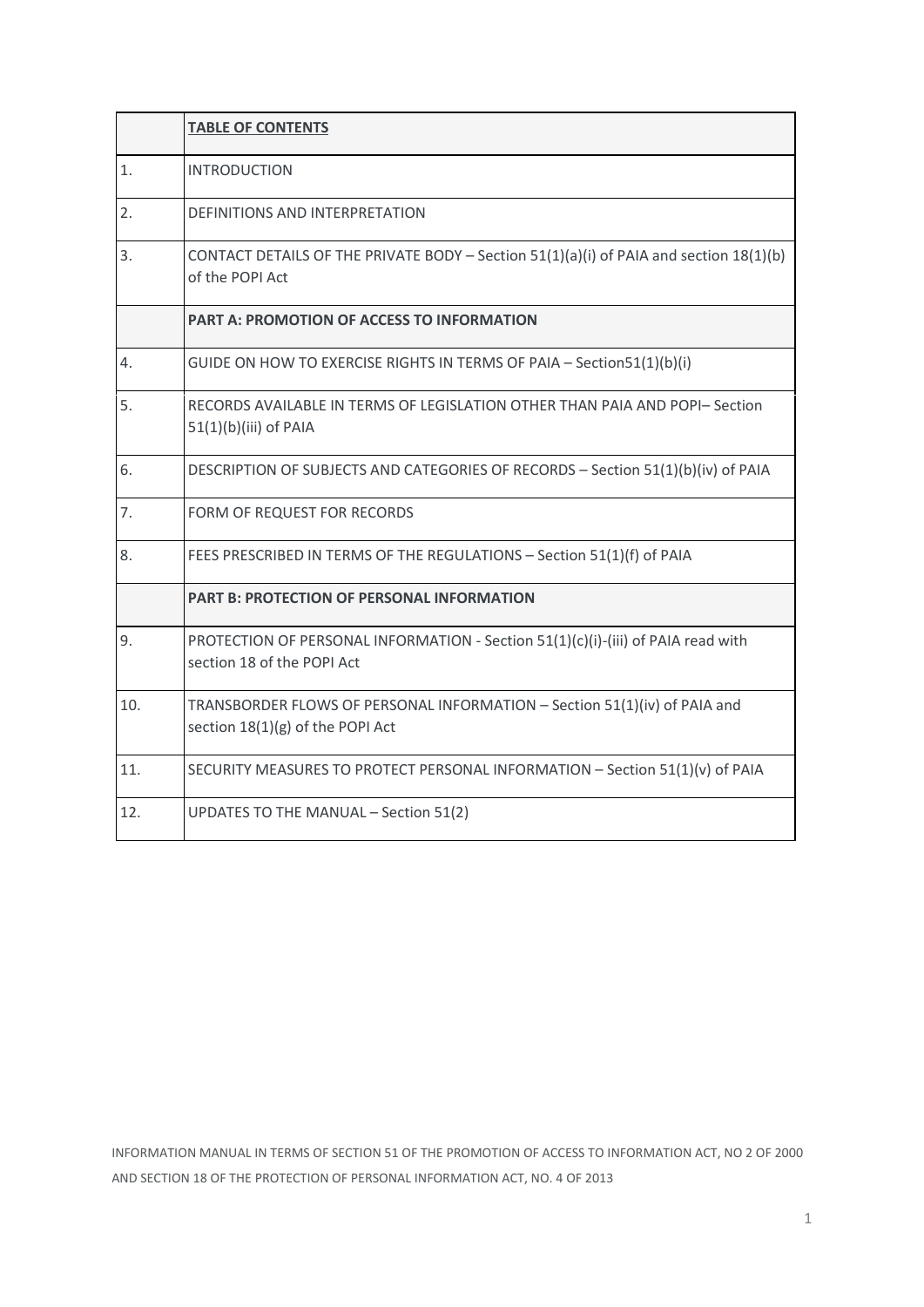#### 1 **INTRODUCTION**

- 1.1 This Information Manual is published in terms of section 51 of the Promotion of Access to Information Act, No. 2 of 2000 ("PAIA"), as amended by the Protection of Personal Information Act, No. 4 of 2013, ("POPI Act") as well as section 18 of the POPI Act.
- 1.2 PAIA gives effect to the provisions of Section 32 of the Constitution, which provides for the right of access to information held by the State and to information held by another person that is required for the exercise and/or protection of any right.
- 1.3 The POPI Act gives effect to the provisions of, inter alia, Section 14 of the Constitution, which provides for the right to privacy of all persons.
- 1.4 The information provided in this manual includes:
- 1.4.1 contact details of the Head, as defined in PAIA, of the Private Body;
- 1.4.2 a description of the guide referred to in section 10 of PAIA, (which is a guide which was produced by the Human Rights Commission and after 1 July 2021 shall be made available and amended, from time to time, by the Information Regulator defined in POPI) dealing with access to information;
- 1.4.3 a description of the records of the Private Body which are available in terms of any legislation other than the PAIA;
- 1.4.4 a description of the subjects on which the Private Body holds records and the categories of records held on each subject;
- 1.4.5 a description of the subjects on which the Private Body holds personal information and the categories of personal information held on each subject;
- 1.4.6 the purpose of processing personal information;
- 1.4.7 the recipients to whom the personal information may be supplied;
- 1.4.8 planned transborder flows of information (if applicable);
- 1.4.9 a general description of the security measures in place to ensure the confidentiality, integrity, and availability of the information to be processed;
- 1.4.10 sufficient information so as to facilitate a request for access to a record of the Private Body;
- 1.5 The reference to any information in addition to that specifically required in terms of section 51 of PAIA and section 18 of the POPI Act does not create any right or entitlement (contractual or otherwise) to receive such information, other than in terms of PAIA and the POPI Act.
- 1.6 The main aim of this manual is to:
- 1.6.1 disclose the types of records held by the Private Body and to facilitate the requests for access to records of the Private Body, as permitted by PAIA (dealt with in Part A hereof);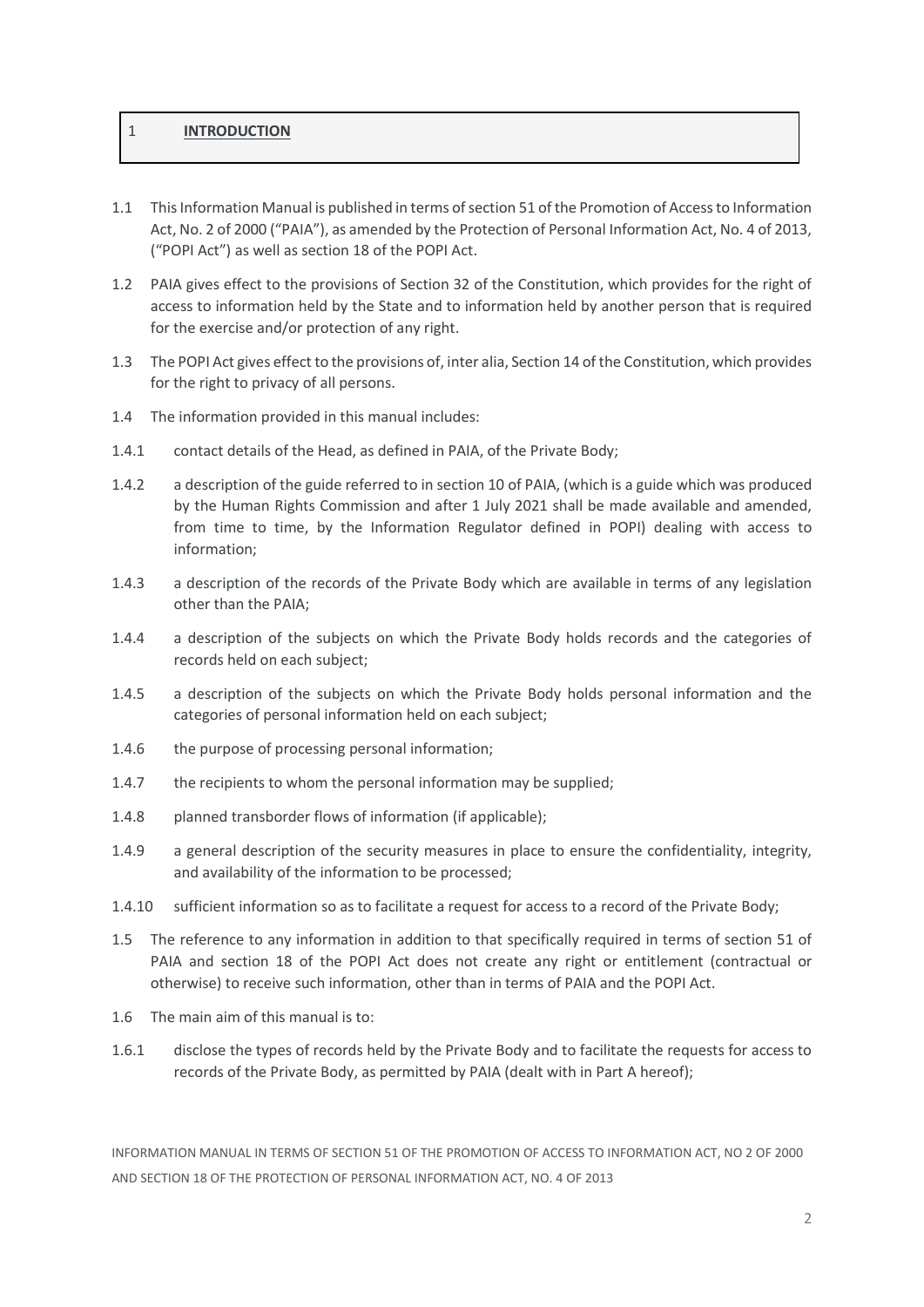1.6.2 make data subjects aware of the type and source of information being collected, the purpose of collecting and processing such information and related matters (dealt with in Part B hereof).

This manual may be updated from time to time and shall be made available on the Private Body's website and/or at its principal place of business, to any person on request, subject to the payment of a reasonable fee and to the Information Regulator.

#### 2 **DEFINITIONS AND INTERPRETATION**

- 2.1 In this document, clause headings are for convenience and shall not be used in its interpretation unless the context clearly indicates a contrary intention:
- 2.2 An expression which denotes -
- 2.2.1 any gender includes the other genders;
- 2.2.2 a natural person includes an artificial or juristic person and vice versa;
- 2.2.3 the singular includes the plural and vice versa;
- 2.3 The following expressions shall bear the meanings assigned to them below and similar expressions bear corresponding meanings:
- 2.3.1 "**data subject**" means the person to whom personal information relates;
- 2.3.2 "**Personal Information**" means information relating to an identifiable living, natural person, and where it is applicable, an identifiable existing juristic person;
- 2.3.3 "**this document**" or "**this manual**" means this information manual, together with all of its annexures, as amended from time to time;
- 2.3.4 "**the Private Body**" means the private body to which this manual applies with their details as they appear on the front page of this manual;
- 2.3.5 "**requester**" means a person or entity requesting access to a record that is under the control of the Private Body.
- 2.4 Any reference to any statute, regulation or other legislation shall be a reference to that statute, regulation or other legislation as at the signature date, and as amended or substituted from time to time;
- 2.5 If any provision in a definition is a substantive provision conferring a right or imposing an obligation on any party then, notwithstanding that it is only in a definition, effect shall be given to that provision as if it were a substantive provision in the body of this manual;
- 2.6 Where any term is defined within a particular clause other than this, that term shall bear the meaning ascribed to it in that clause wherever it is used in this manual;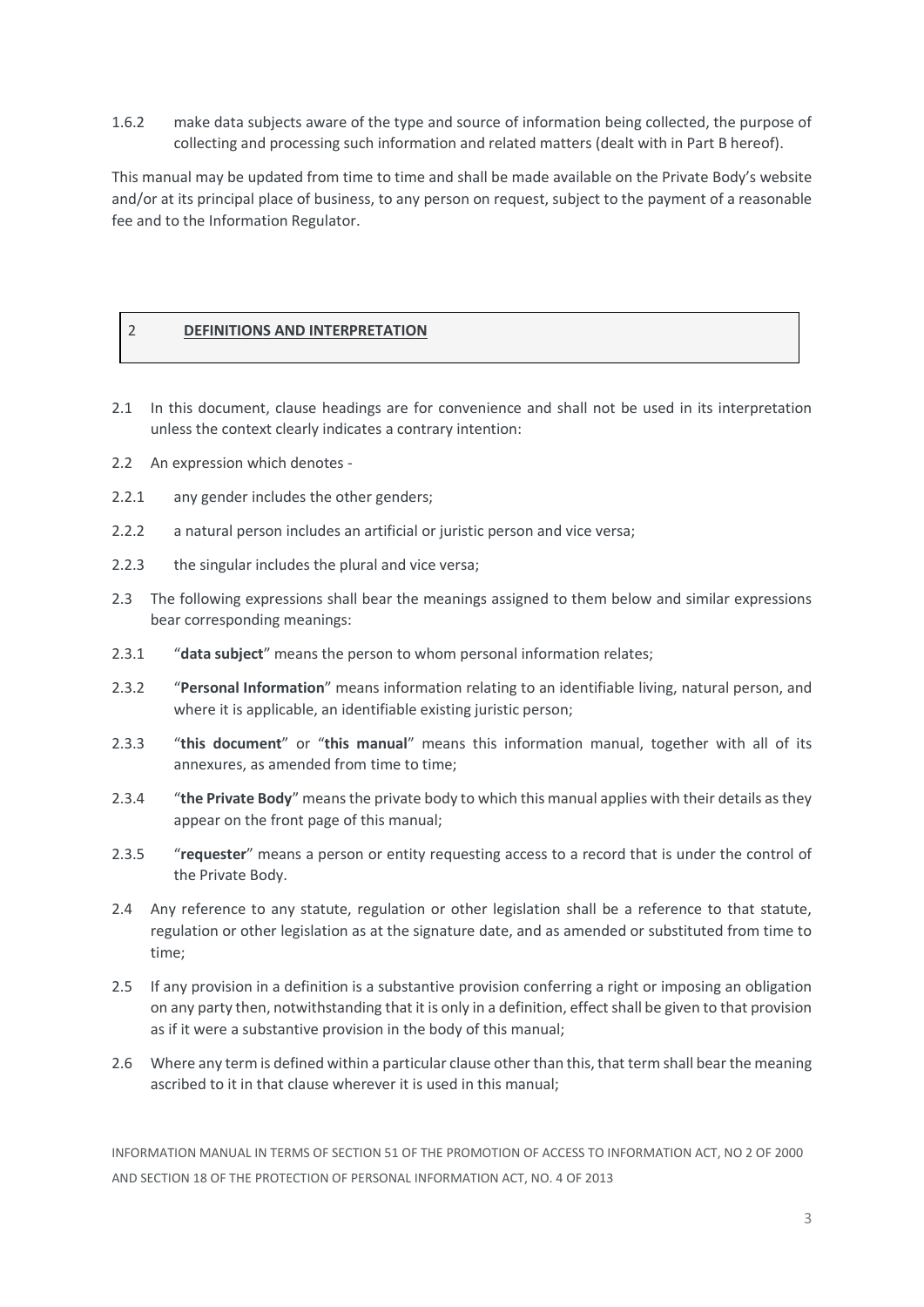- 2.7 Where any number of days is to be calculated from a particular day, such number shall be calculated as excluding such particular day and commencing on the next day. If the last day of such number so calculated falls on a day which is not a business day, the last day shall be deemed to be the next succeeding business day;
- 2.8 Any reference to days (other than a reference to business days), months or years shall be a reference to calendar days, months or years, as the case may be or as is otherwise defined in any legislation;
- 2.9 The use of the word "including" followed by a specific example/s shall not be construed as limiting the meaning of the general wording preceding it and the eiusdem generis rule shall not be applied in the interpretation of such general wording or such specific example/s;
- 2.10 Insofar as there is a conflict in the interpretation of or application of this manual and PAIA or the POPI Act, PAIA or the POPI Act shall prevail;
- 2.11 This manual does not purport to be exhaustive of or comprehensively deal with every procedure provided for in PAIA or all rights listed under the POPI Act. The reader relying on any provisions of this Manual is advised to familiarise his/her/itself with the provisions of PAIA and the POPI Act.

### 3 **CONTACT DETAILS OF THE PRIVATE BODY** – Section 51(1)(a)(i) of PAIA and section 18 (1)(b) of the POPI Act

- 3.1 Head of the Private Body: Lisa Palmer
- 3.2 Postal Address of Head of the Private Body: PO Box 528, Saxonwold, Johannesburg, 2132
- 3.3 Street Address of Head of the Private Body: 132 Oxford Road, Melrose, Johannesburg
- 3.4 Telephone Number of Head of the Private Body: 011 731 7300
- 3.5 Email of Head of the Private Body[: lpalmer@kingsmead.co.za](mailto:lpalmer@kingsmead.co.za)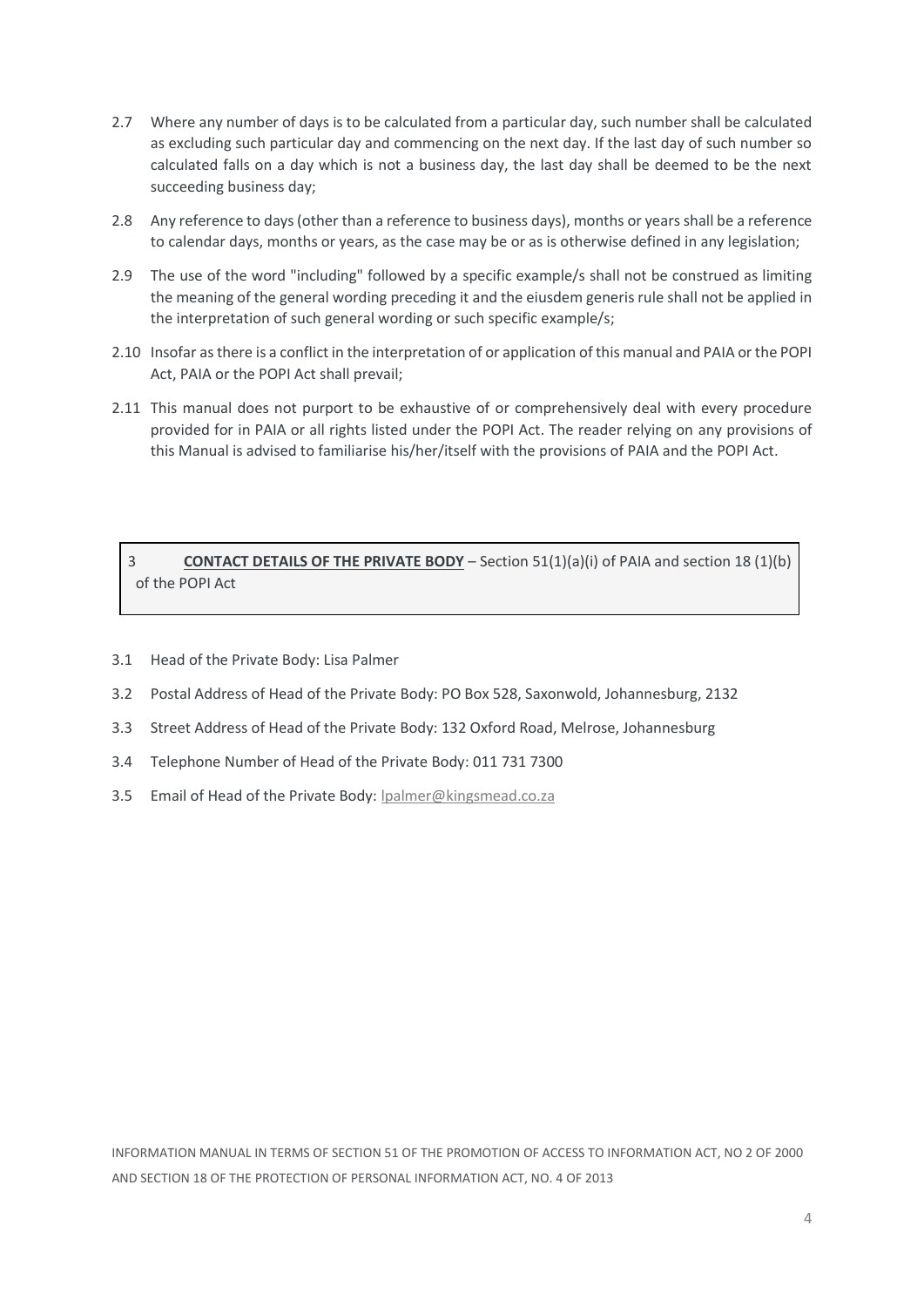## PART A: PROMOTION OF ACCESS TO INFORMATION

#### 4 **GUIDE ON HOW TO EXERCISE RIGHTS IN TERMS OF PAIA**– Section 51(1)(b)(i) of PAIA

- 4.1 The Human Rights Commission ("the HRC") has compiled a guide, as contemplated in section 10 of PAIA, containing information to assist any person who wishes to exercise any right as contemplated in PAIA.
- 4.2 The contact details of the HRC are as follows:
- 4.2.1 Postal address: Private Bag 2700, Houghton, 2041
- 4.2.2 Telephone: +27 11 484 8300
- 4.2.3 Telefax: +27 11 484 0582
- 4.2.4 Website: www.sahrc.org.za
- 4.2.5 Email: paia@sahrc.org.za
- 4.3 The guide is also available electronically at <https://www.sahrc.org.za/home/21/files/Section%2010%20guide%202014.pdf>
- 4.4 With effect from 1 July 2021, the Information Regulator, ("IR") must update and make available the existing guide that had previously been compiled by the HRC containing information in an easily comprehensible form and manner as may reasonable be required by a person who wishes to exercise any right contemplated in PAIA and POPI.
- 4.5 The contact details of the IR are as follows:
- 4.5.1 Physical address: JD House, 27 Stiemens Street, Braamfontein, Johannesburg, 2001
- 4.5.2 Postal address: P.O Box 31533, Braamfontein, Johannesburg, 2017
- 4.5.3 Telephone: +27 10 023 5200
- 4.5.4 Telefax: +27 86 500 3351
- 4.5.5 Website[: www.justice.gov.za](http://www.justice.gov.za/)
- 4.5.6 Email[: inforeg@justice.gov.za](mailto:inforeg@justice.gov.za)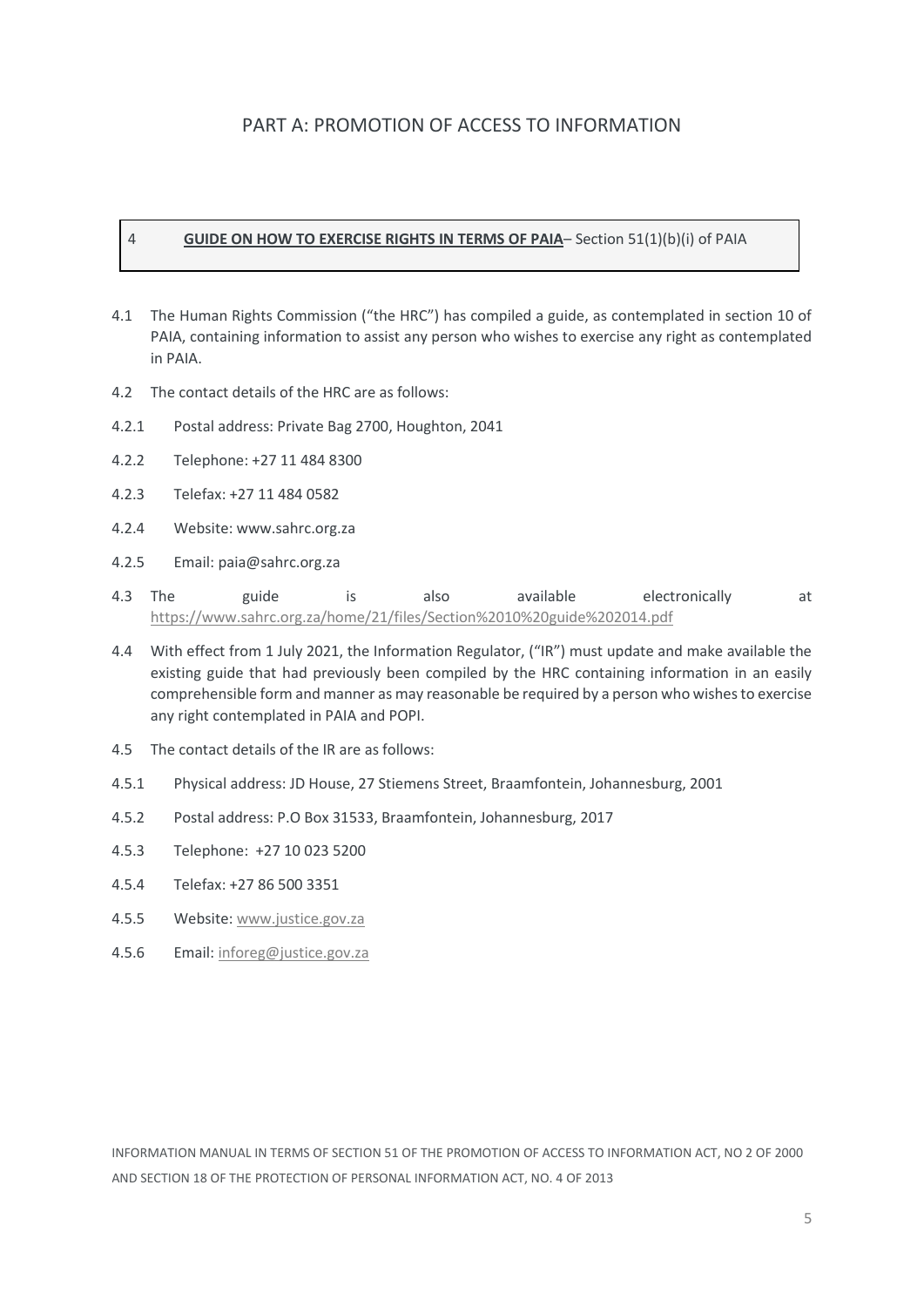## 5 **RECORDS AVAILABLE IN TERMS OF LEGISLATION OTHER THAN PAIA AND POPI** – Section 51(1)(b)(iii) of PAIA

- 5.1 Some of the records held by the Private Body are available in terms of legislation other than PAIA or POPI, which legislation is listed below. Records that must be made available in terms of these Acts shall be made available in terms of the requirements of PAIA and this manual. That legislation includes:
- 5.1.1 THE COMPANIES ACT, NO. 71 OF 2008
- 5.1.2 INCOME TAX ACT, NO. 58 OF 1962
- 5.1.3 LABOUR RELATIONS ACT, NO. 66 OF 1995
- 5.1.4 BASIC CONDITIONS OF EMPLOYMENT ACT, NO. 75 OF 1997
- 5.1.5 EMPLOYMENT EQUITY ACT, NO. 55 OF 1998
- 5.1.6 SKILLS DEVELOPMENT LEVIES ACT, NO. 9 OF 1999
- 5.1.7 UNEMPLOYMENT INSURANCE ACT, NO. 63 OF 2001
- 5.1.8 CHILDREN'S ACT, NO 38 OF 2005
- 5.1.9 SOUTH AFRICAN SCHOOLS ACT, NO 84 OF 1996
- 5.1.10 ANY OTHER INDUSTRY APPLICABLE LEGISLATION
- 5.1.11 any other industry applicable legislation.

### 6 **DESCRIPTION OF SUBJECTS AND CATEGORIES OF RECORDS** – Section 51(1)(b)(iv) of PAIA

- 6.1 The Private Body holds various records. The subjects on which the Private Body holds records and the categories of records held by the Private Body are reproduced in the tables below.
- 6.2 The listing of a category or subject matter in this manual does not guarantee access to such records. All requests for access will be evaluated on a case by case basis in accordance with the provisions of PAIA and other applicable legislation. A request for records shall be made in the prescribed form set out later in this manual under the heading "FORM OF REQUEST FOR RECORDS".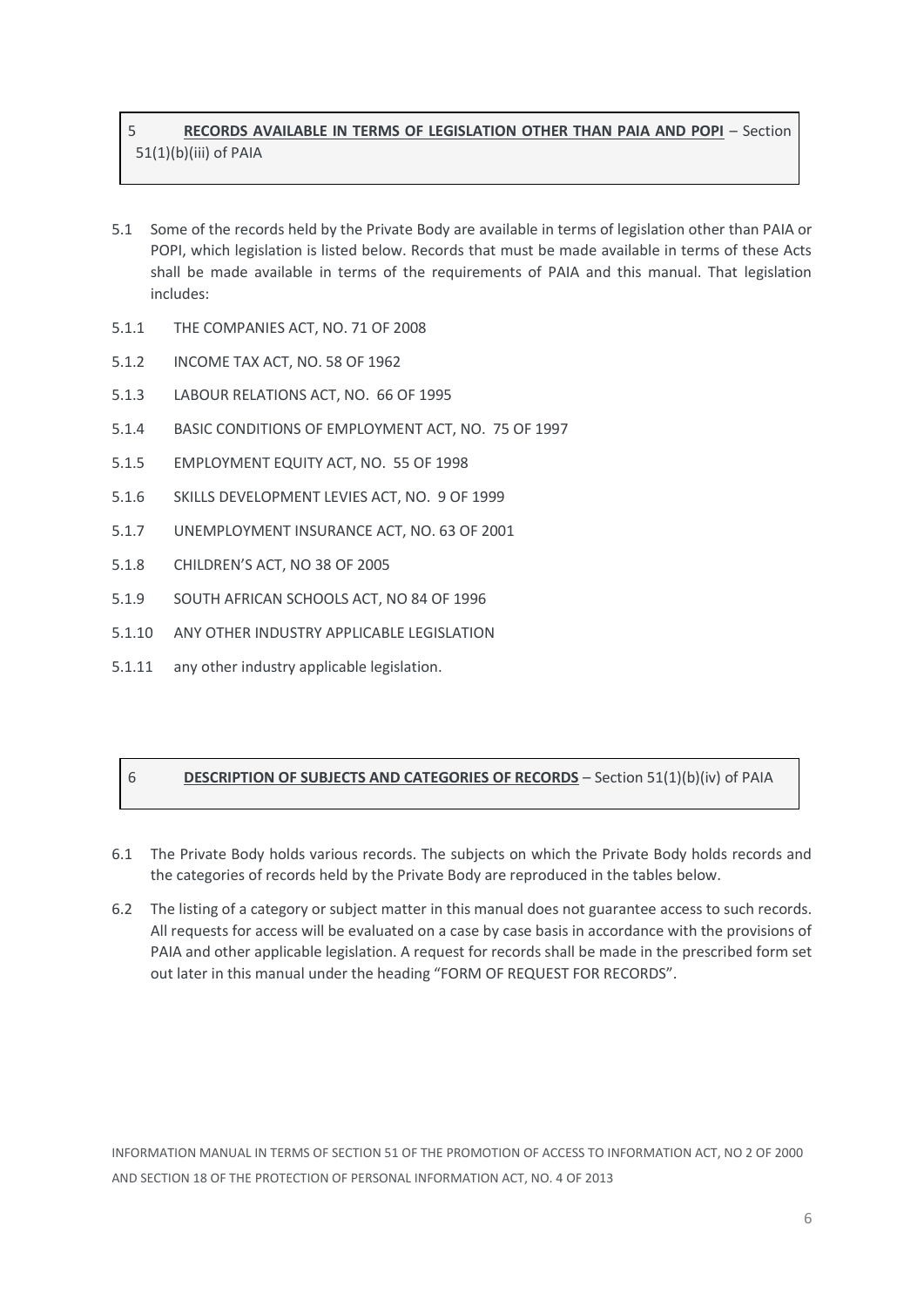### **RECORD SUBJECTS: INTERNAL ADMINISTRATION, COMPLIANCE AND MANAGEMENT**

**Categories of records held:**

Records and minutes of the meetings of the owners and/or managers of the Private Body

Records relating to the creation and/or registration of the Private Body

Legislative compliance

Regulatory reports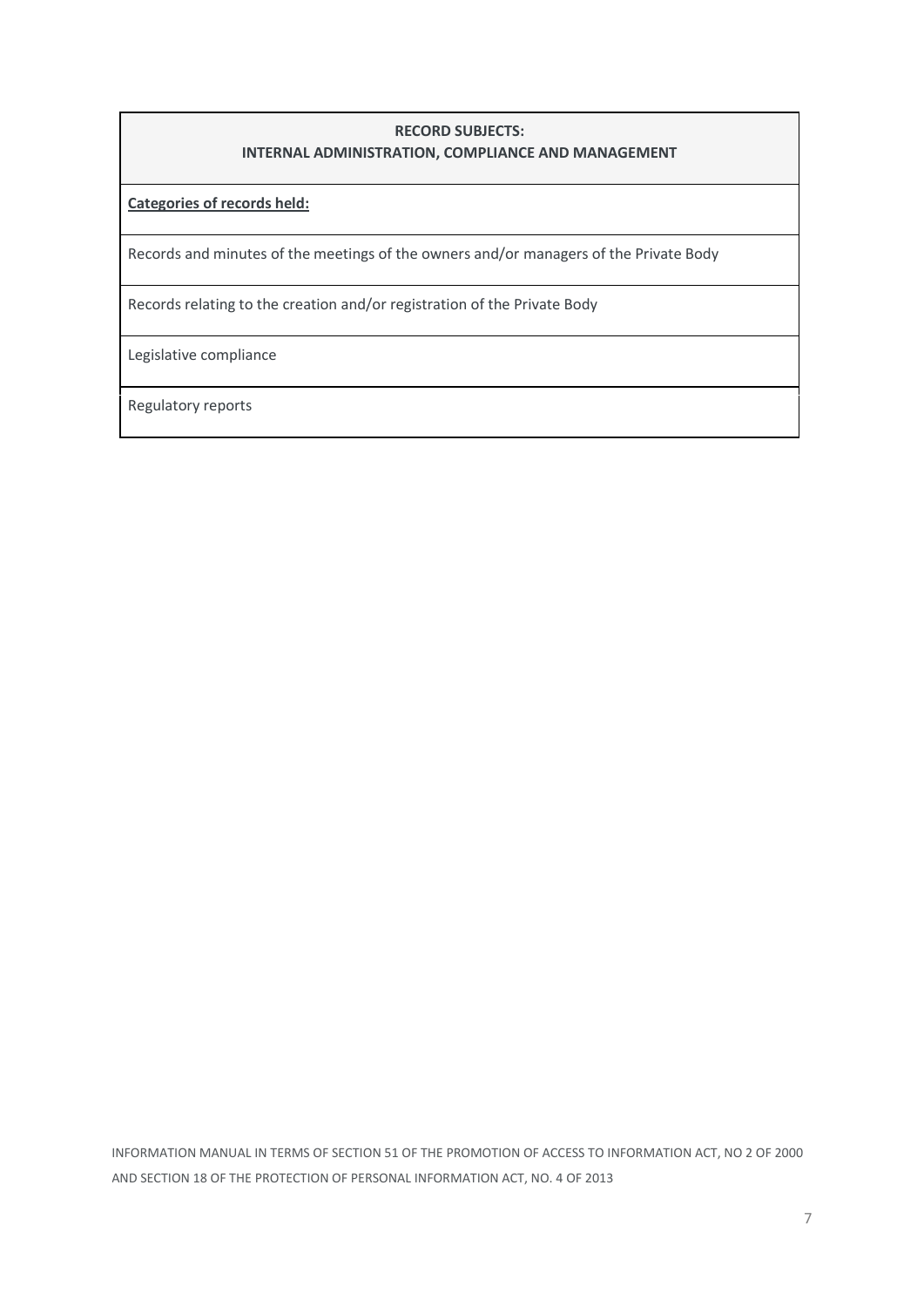#### **RECORD SUBJECTS: HUMAN RESOURCES**

**Categories of records held:**

Any personal records provided to the Private Body by their employees

List of employees

Conditions of employment and other employee-related contractual and quasi-legal records

Employee tax and insurance fund information including unemployment insurance fund contributions, group life, disability, and income protection

Pension and provident fund records

Health and Safety records

Internal evaluation records

Codes of conduct as well as the relevant disciplinary codes and procedures

All internal policies applicable and accessible to the employees

Any records a third party has provided to the Private Body about any of their employees

Other internal records and correspondence relating to employees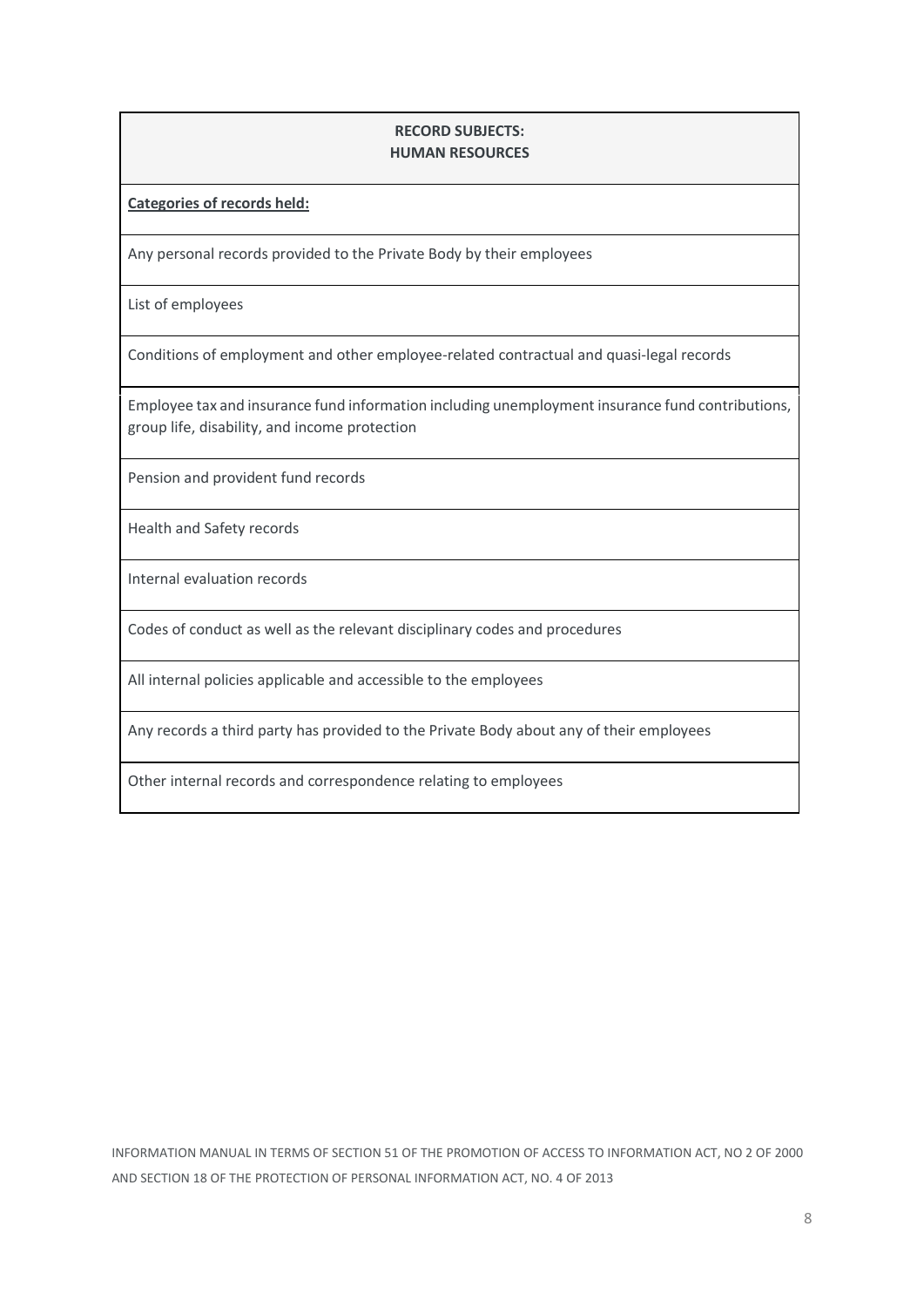| <b>RECORD SUBJECTS:</b><br><b>FINANCE</b>         |  |  |
|---------------------------------------------------|--|--|
| <b>Categories of records held:</b>                |  |  |
| Financial statements and other accounting records |  |  |
| Accounting reports                                |  |  |
| <b>Taxation records</b>                           |  |  |
| Debtors and creditors records                     |  |  |
| Insurance records                                 |  |  |
| <b>Banking statements</b>                         |  |  |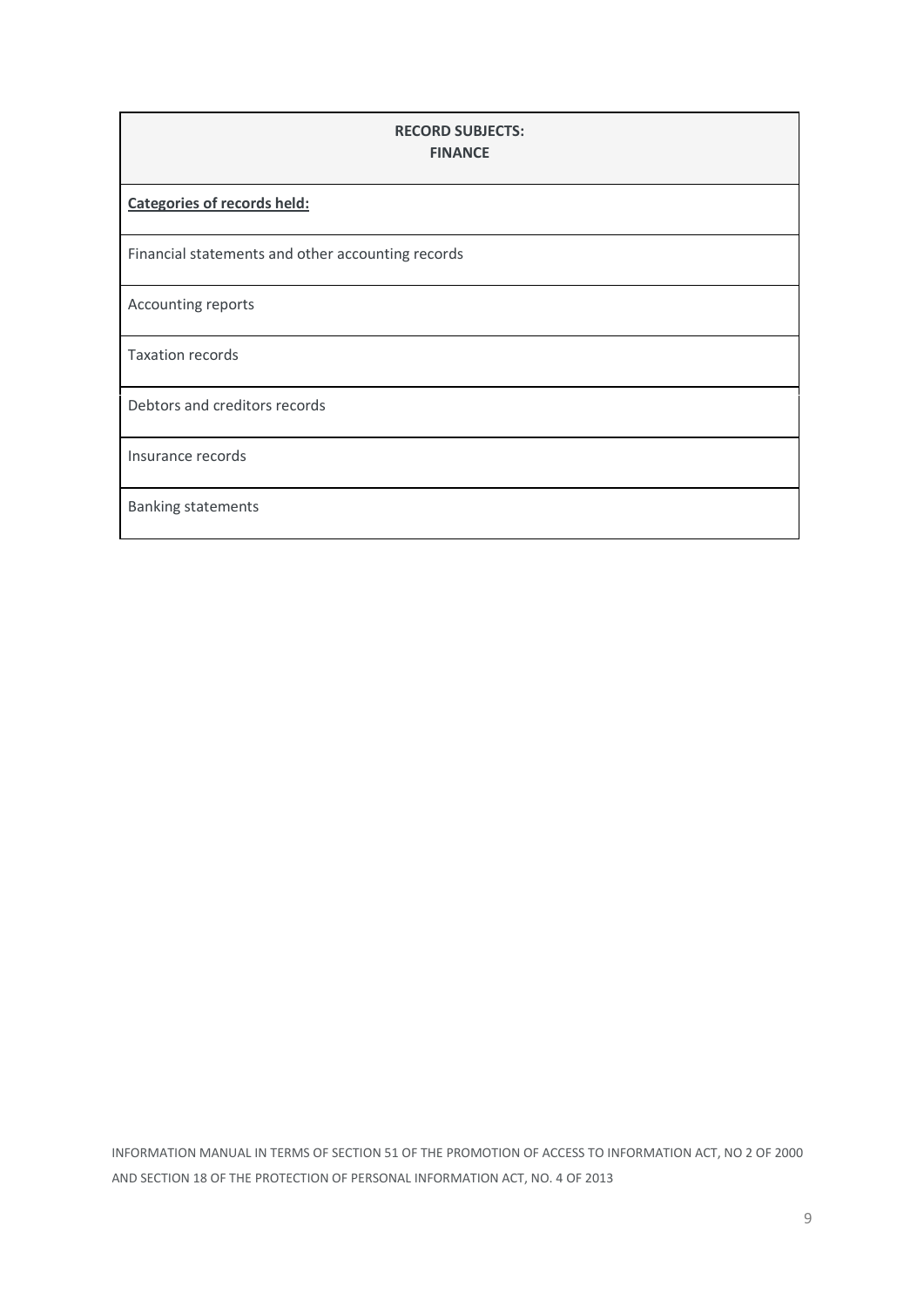### **RECORD SUBJECTS: CLIENT RECORDS**

#### **Categories of records held:**

Any records a client has provided to the Private Body or a third party acting for or on behalf of the Private Body

Contractual information

Personal records of clients

Confidential, privileged, contractual and quasi-legal records of clients

Any records a third party has provided to the Private Body either directly or indirectly

Records generated by or within the Private Body pertaining to clients, including transactional records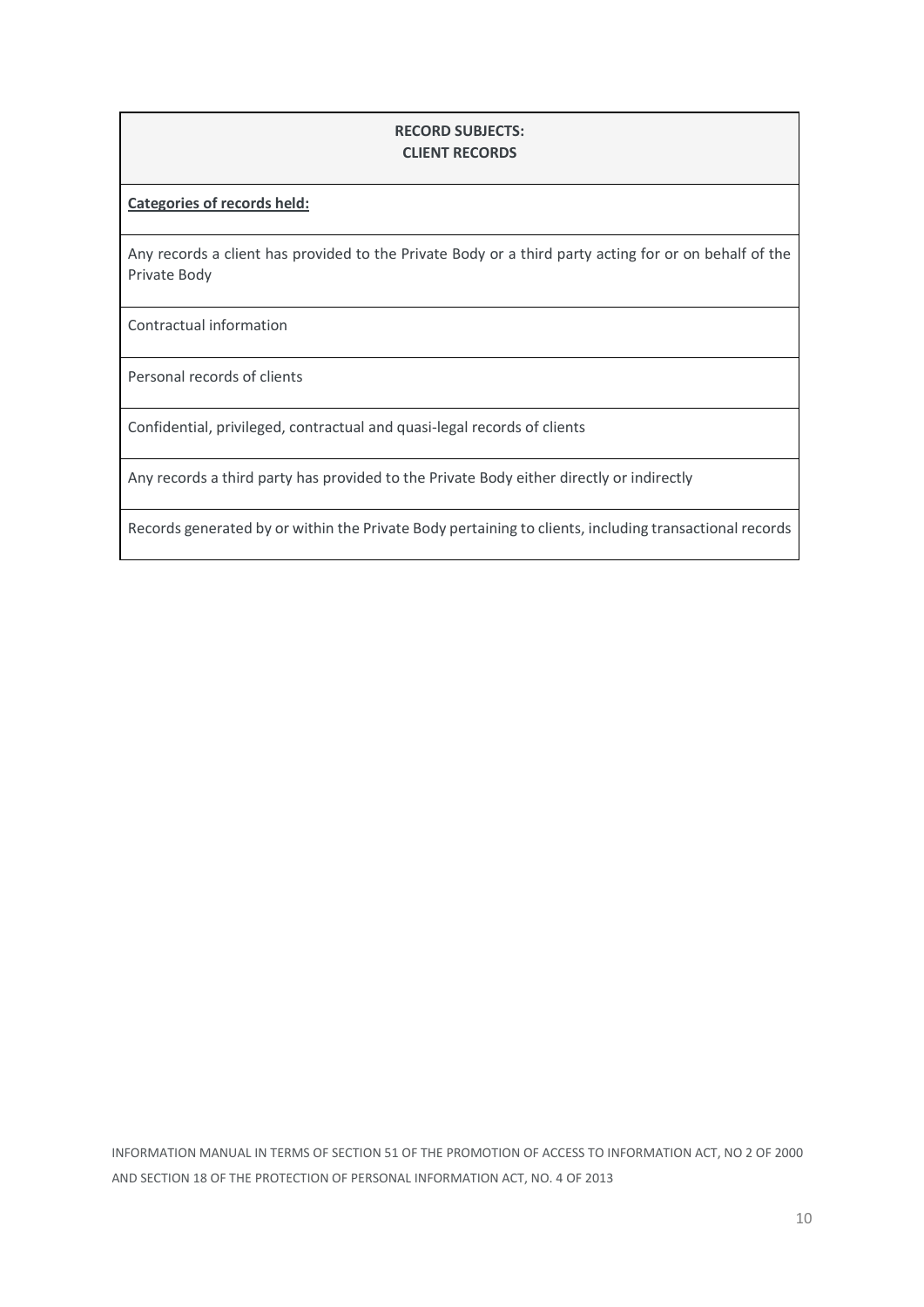### **RECORD SUBJECTS: SERVICE PROVIDERS, SUPPLIERS AND THIRD PARTIES**

**Categories of records held:**

Lists of service providers and suppliers

Service providers' and suppliers' terms and conditions

INFORMATION MANUAL IN TERMS OF SECTION 51 OF THE PROMOTION OF ACCESS TO INFORMATION ACT, NO 2 OF 2000<br>AND SECTION 18 OF THE PROTECTION OF PERSONAL INFORMATION ACT, NO. 4 OF 2013<br>11 AND SECTION 18 OF THE PROTECTION OF PERSONAL INFORMATION ACT, NO. 4 OF 2013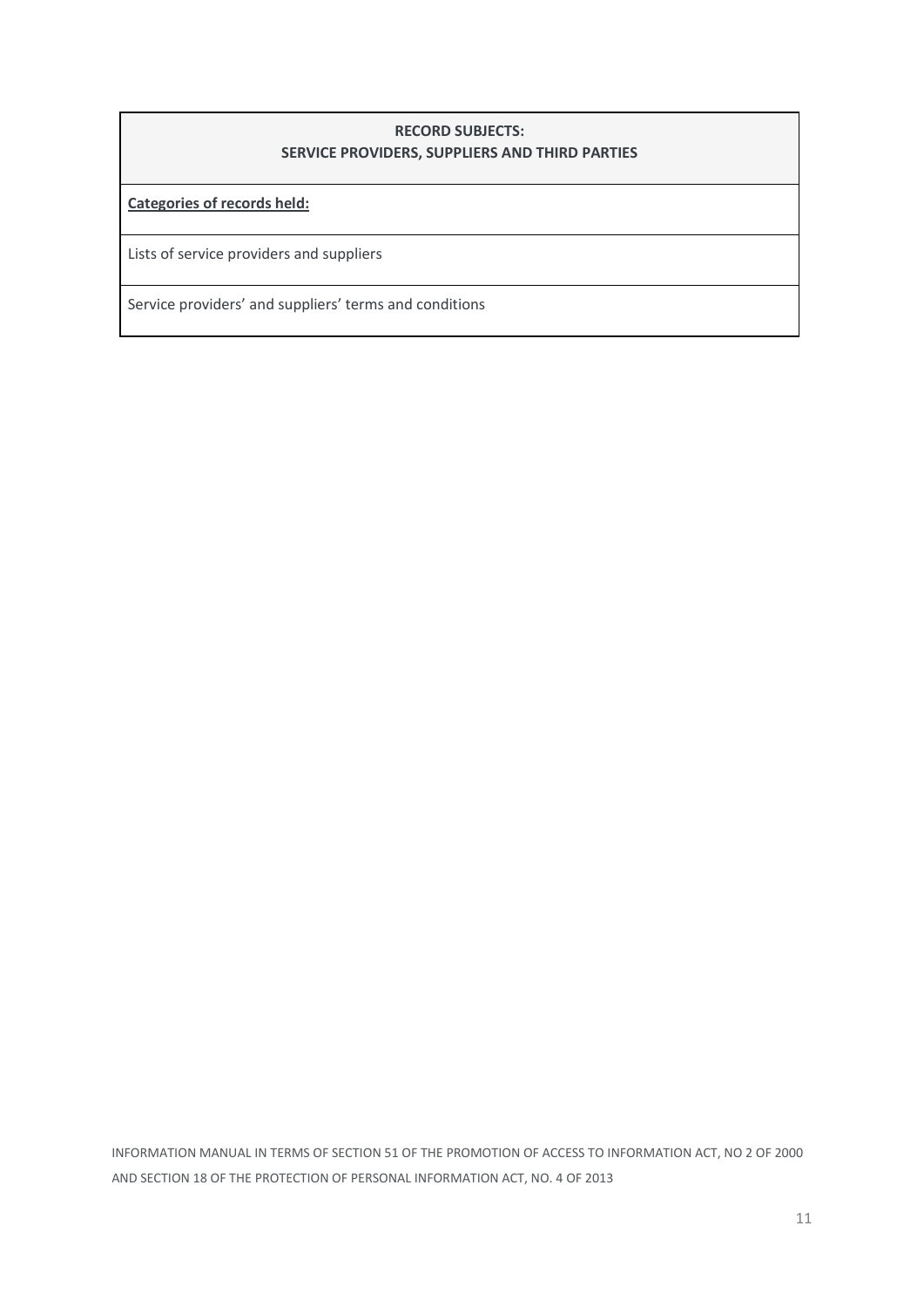### **RECORD SUBJECTS: ASSETS**

**Categories of records held:**

Register of assets (movable or immovable)

Insurance records relating to the assets

INFORMATION MANUAL IN TERMS OF SECTION 51 OF THE PROMOTION OF ACCESS TO INFORMATION ACT, NO 2 OF 2000<br>AND SECTION 18 OF THE PROTECTION OF PERSONAL INFORMATION ACT, NO. 4 OF 2013<br>12 AND SECTION 18 OF THE PROTECTION OF PERSONAL INFORMATION ACT, NO. 4 OF 2013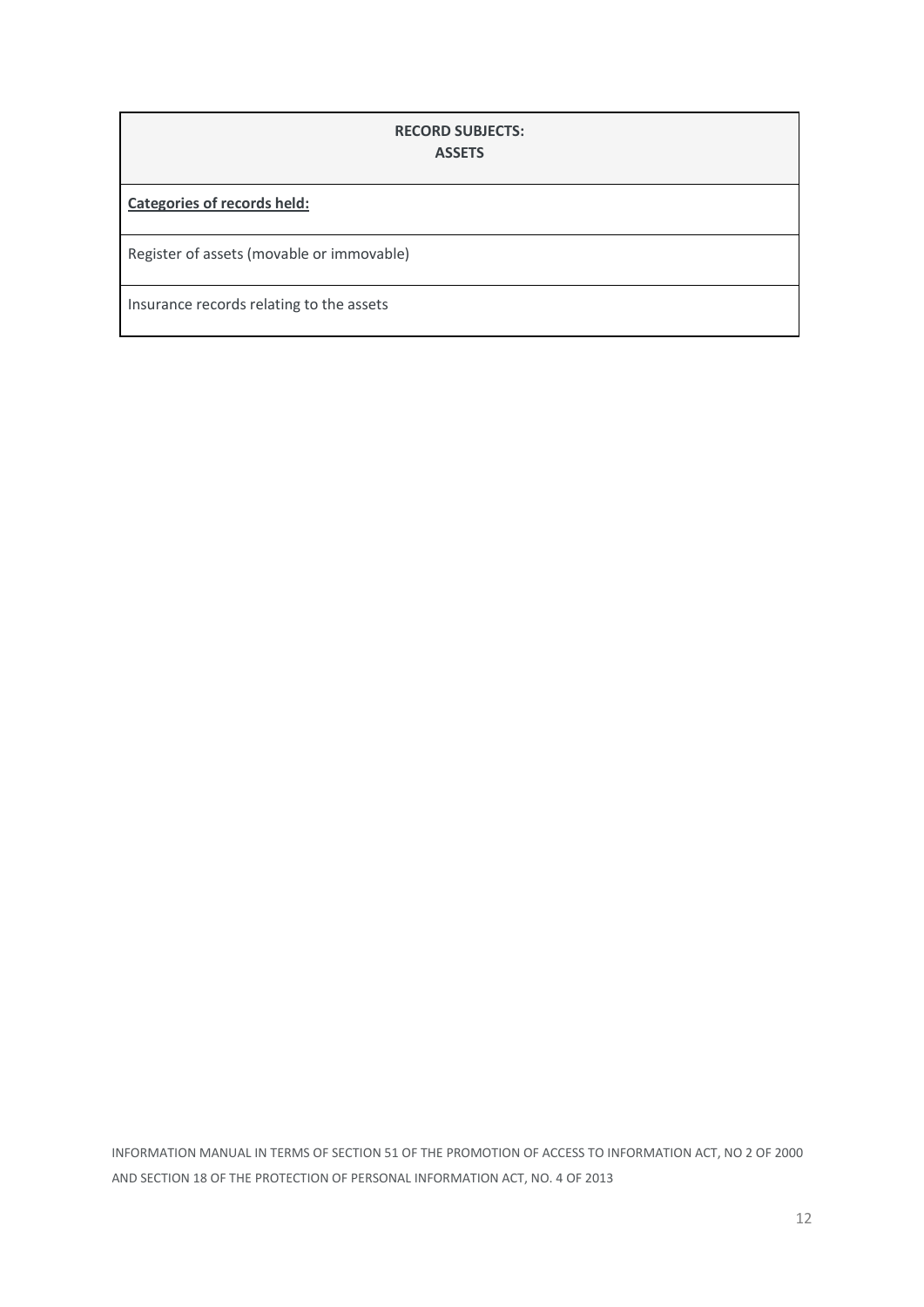### **RECORD SUBJECTS: OTHER RECORDS**

#### **Categories of records held:**

Research information belonging to the Private Body, whether carried out itself or commissioned from a third party

Environment and market information

Information technology including information systems, network security, software licenses, technology asset

Support services

Internal communication

INFORMATION MANUAL IN TERMS OF SECTION 51 OF THE PROMOTION OF ACCESS TO INFORMATION ACT, NO 2 OF 2000<br>AND SECTION 18 OF THE PROTECTION OF PERSONAL INFORMATION ACT, NO. 4 OF 2013<br>13 AND SECTION 18 OF THE PROTECTION OF PERSONAL INFORMATION ACT, NO. 4 OF 2013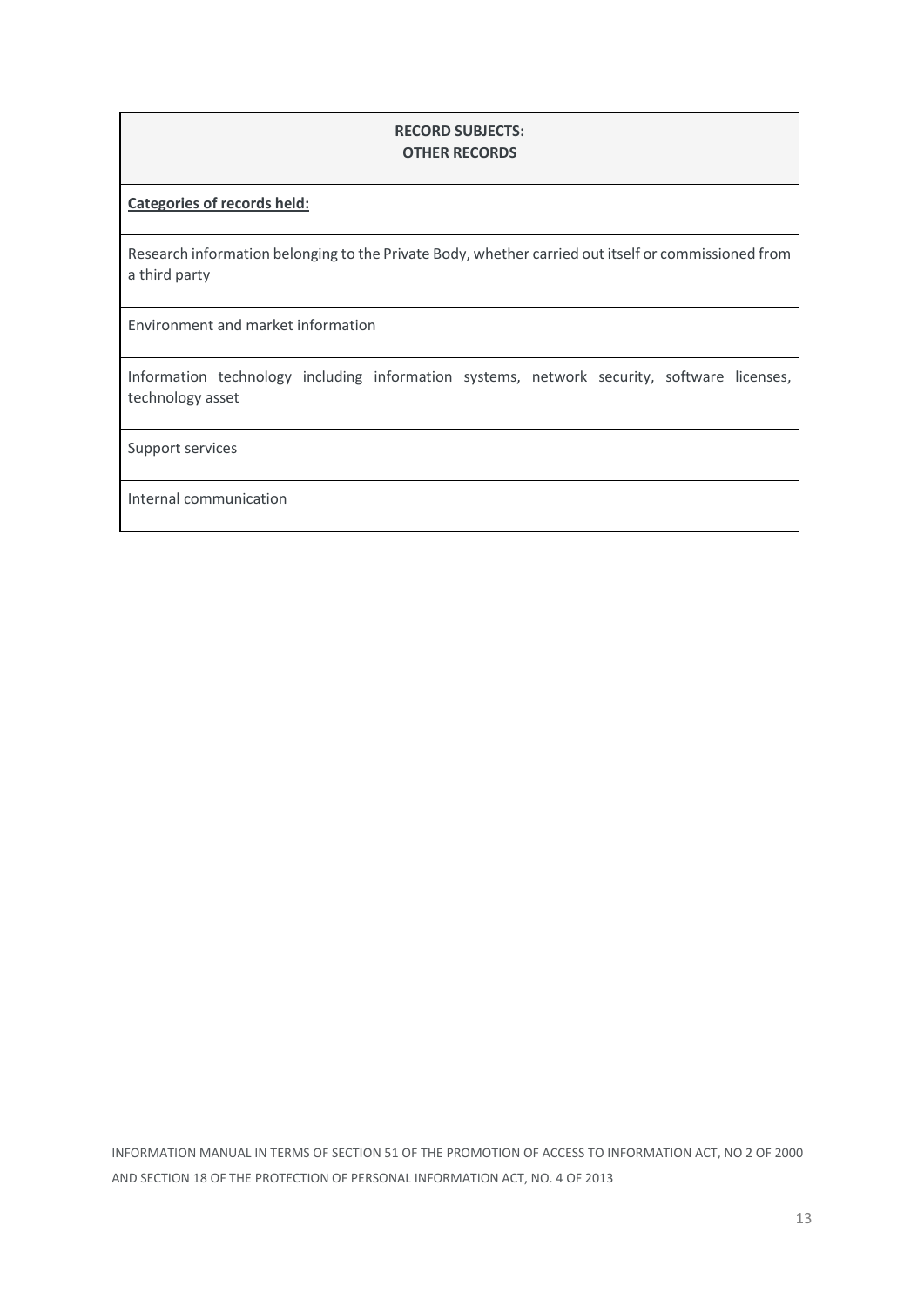### **RECORD SUBJECTS: INFORMATION OF STUDENTS / LEARNERS**

#### **Categories of records held:**

Any records a parent or student has provided to the Private Body or a third party acting for or on behalf of the Private Body

Personal records of Students / Learners

Any records a third party has provided to the Private Body about Students / Learners

Confidential, privileged, contractual and quasi-legal records of Students / Learners

Students / Learners evaluation records (such as reports and other marks)

Any records a third party has provided to the Private Body either directly or indirectly

Records generated by or within the Private Body pertaining to clients, including transactional records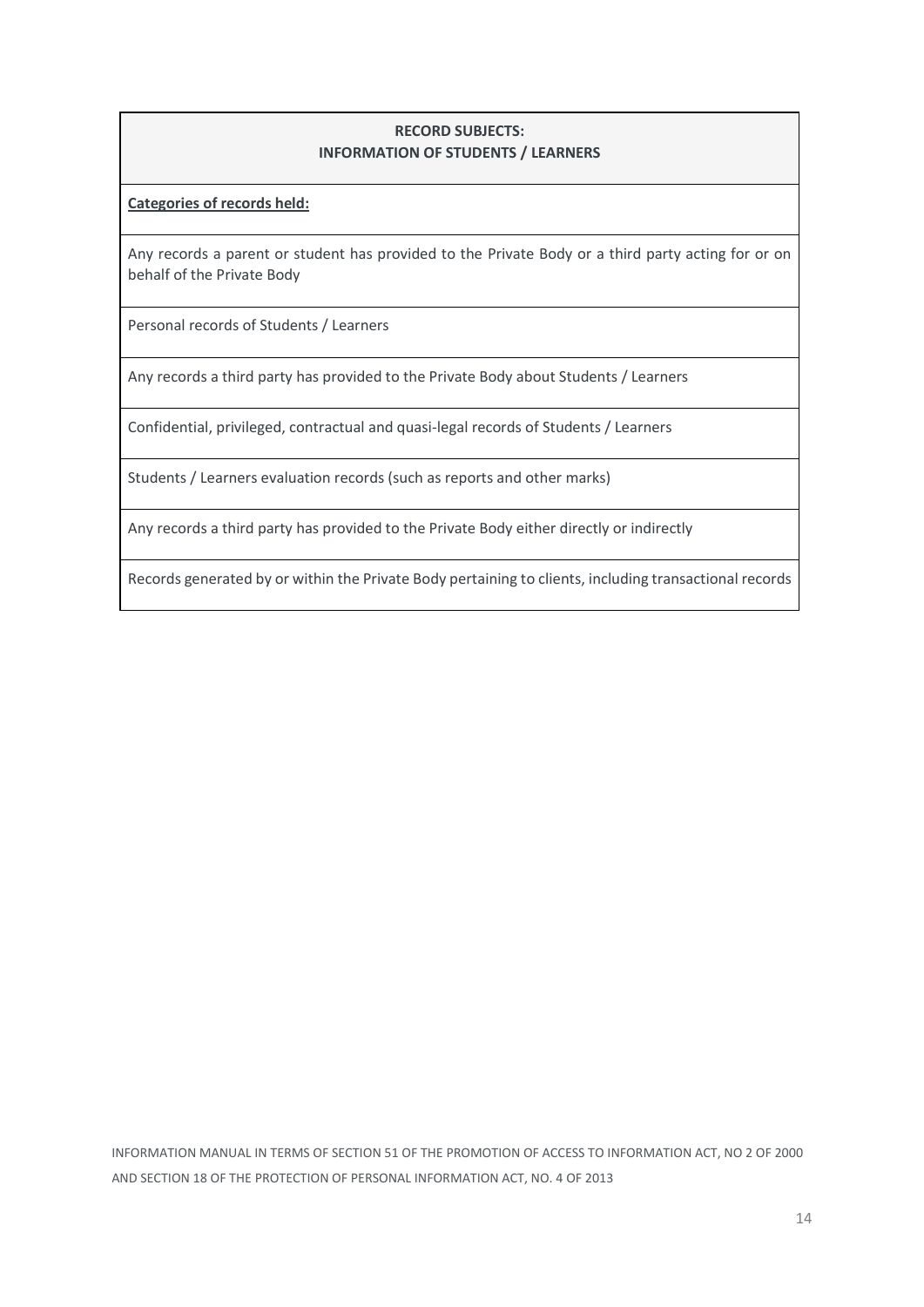### 7 **FORM OF REQUEST FOR RECORDS**

- 7.1 A request for records shall be accompanied by adequate proof of identity of the applicant, (such as a certified copy of his/her identity document), and made using the prescribed form, a copy of which is attached hereto and marked annexure "A" ("the prescribed form"). The prescribed form is also available from the website of the Human Rights Commission at https://www.sahrc.org.za, or the website of the Department of Justice and Constitutional Development at https://www.doj.gov.za and as may be advised by the Information Regulator on or after 1 July 2021.
- 7.2 The prescribed form shall be submitted to the Private Body Head named in clause 3 hereof.
- 7.3 The above procedure shall apply in the event that the requester is requesting information for personal use and/or on behalf of another person, even if such other person is a permanent employee of the Private Body.
- 7.4 The Head of the Private Body shall as soon as reasonably possible, and within 30 (thirty) days after the request has been received, decide whether or not to grant such request.
- 7.5 The requester will be notified of the decision of the Head of the Private Body or the General Manager in the manner indicated by the requester.
- 7.6 After access is granted, actual access to the record requested will be given as soon as reasonably possible.
- 7.7 If the request for access is refused, the Head of the Private Body or the General Manager shall advise the requester in writing of the refusal. The notice of refusal shall state:
- 7.7.1 adequate reasons for the refusal; and
- 7.7.2 that the requester may lodge an appeal with a court of competent jurisdiction against the refusal of the request (including the period) for lodging such an appeal.
- 7.8 If the Head of the Private Body or the General Manager fails to respond within 30 (thirty) days after a request has been received, it is deemed, in terms of section 58 read together with section 56(1) of PAIA, that the Head of the Private Body or the General Manager has refused the request.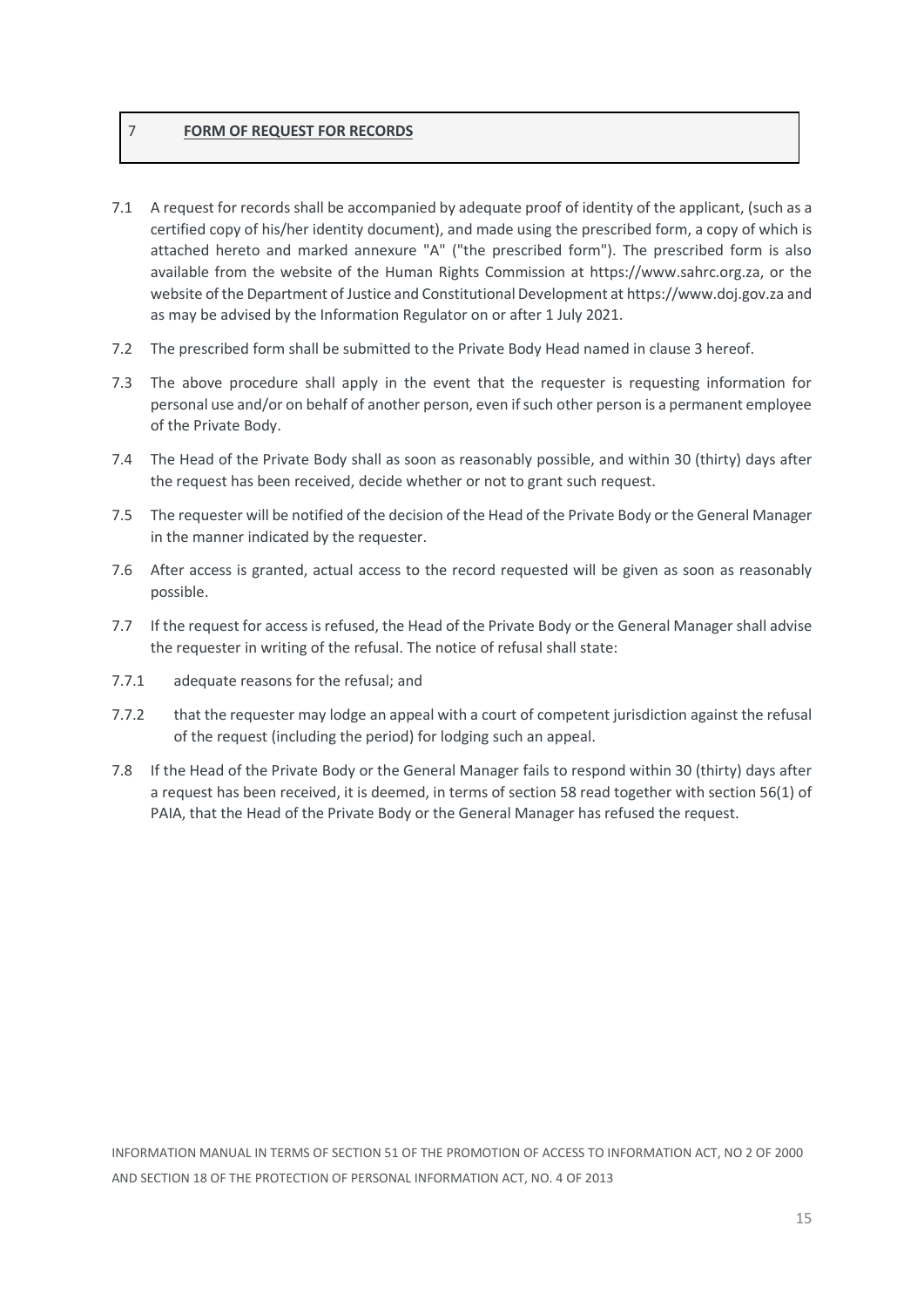### 8 **FEES PRESCRIBED IN TERMS OF THE REGULATIONS** – Section 51(1)(f) of PAIA

- 8.1 The following applies to requests (other than personal requests):
- 8.1.1 A requestor is required to pay the prescribed fees (R50.00) before a request will be processed;
- 8.1.2 If the preparation of the record requested requires more than the prescribed 6 (six) hours, a deposit shall be paid (of not more than one third of the access fee which would be payable if the request were granted);
- 8.1.3 A requestor may lodge an application with a court against the tender/payment of the request fee and/or deposit;
- 8.2 Records may be withheld until the fees have been paid.
- 8.3 The fee structure shall be available by way of regulations published from time to time.
- 8.4 In addition to the request fee, the following reproduction fees are prescribed by the Minister in respect of private bodies such as the Private Body:

| <b>DESCRIPTION:</b>                                                                                                                 | FEE:                                                                         |  |
|-------------------------------------------------------------------------------------------------------------------------------------|------------------------------------------------------------------------------|--|
| For every photocopy of an A4-size page or<br>part thereof:                                                                          | R <sub>1.10</sub>                                                            |  |
| For every printed copy of an A4-size page or<br>part thereof held on a computer or in<br>electronic or machine-readable form:       | <b>RO.75</b>                                                                 |  |
| For a copy in a computer-readable form on<br>compact disc:                                                                          | <b>R70</b>                                                                   |  |
| (i)<br>For a transcription of visual images,<br>for<br>an A4-size page or part thereof:<br>(ii)<br>For a copy of visual images:     | (i)<br><b>R20</b><br>(ii)<br><b>R60</b>                                      |  |
| (iii)<br>For transcription of an audio record,<br>an A4-size page or part thereof:<br>for<br>For a copy of an audio record:<br>(iv) | (iii)<br><b>R20</b><br>(iv)<br><b>R30</b>                                    |  |
| To search for the record for disclosure:                                                                                            | R30 for each hour or part of an hour<br>reasonably required for such search. |  |

INFORMATION MANUAL IN TERMS OF SECTION 51 OF THE PROMOTION OF ACCESS TO INFORMATION ACT, NO 2 OF 2000<br>AND SECTION 18 OF THE PROTECTION OF PERSONAL INFORMATION ACT, NO. 4 OF 2013<br>16 AND SECTION 18 OF THE PROTECTION OF PERSONAL INFORMATION ACT, NO. 4 OF 2013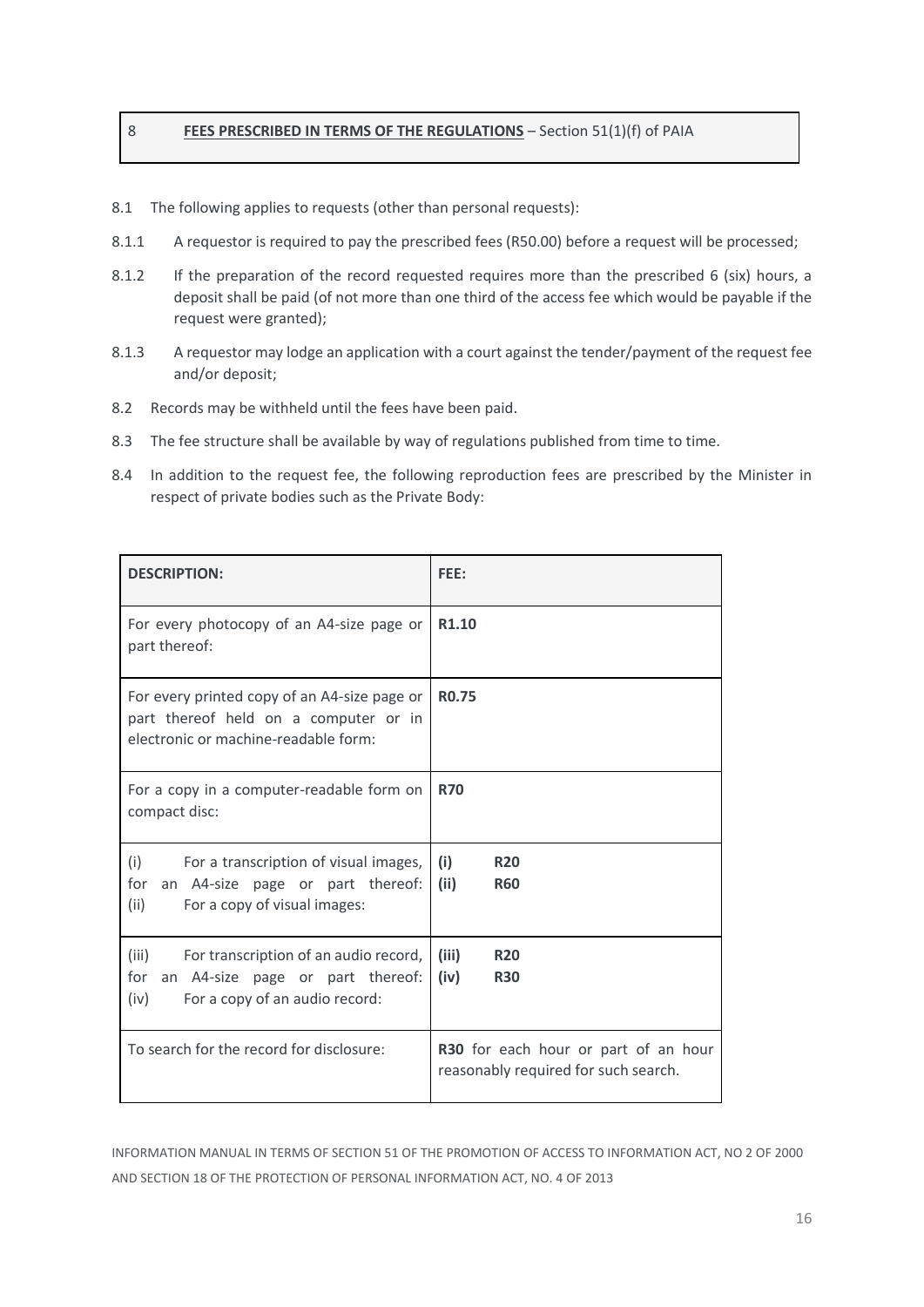- 8.5 The request fee payable by a requester, other than a personal requester, referred to in regulation 11(2) is R50,00.
- 8.6 For purposes of section 54(2) of the Act, the following applies:
- 8.6.1 Six hours as the hours to be exceeded before a deposit is payable; and
- 8.6.2 one third of the access fee is payable as a deposit by the requester.
- 8.7 The actual postage is payable when a copy of a record must be posted to a requester.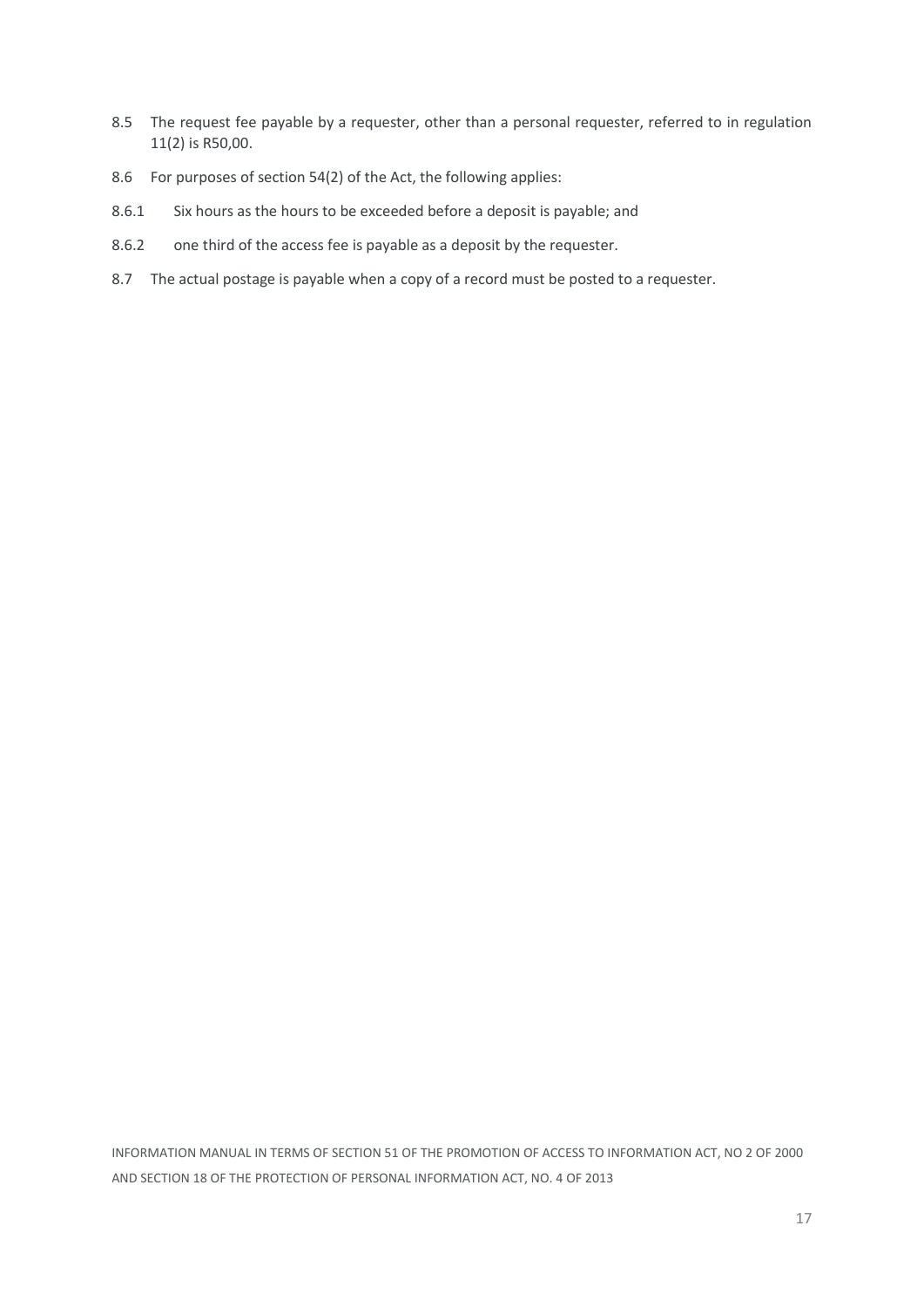## PART B: PROTECTION OF PERSONAL INFORMATION

9 **PROTECTION OF PERSONAL INFORMATION** - Section 51(1)(c)(i)-(iii) of PAIA read with section 18 of the POPI Act

- 9.1 The Private Body processes certain personal information, as defined in the POPI Act, ("Personal Information") relating to several data subjects, from time to time. A data subject is the person, (natural or juristic), to whom Personal Information relates and from whom the Private Body collects and processes information.
- 9.2 A description of the data subjects, (individuals and juristic persons), the information relating thereto, the purpose of processing that information and the recipients of that Personal Information is reproduced in the tables below.

| <b>DATA SUBJECTS:</b><br><b>EMPLOYEES</b>                                                                                                                                                                                                                                                          |                                              |                                                                             |  |  |
|----------------------------------------------------------------------------------------------------------------------------------------------------------------------------------------------------------------------------------------------------------------------------------------------------|----------------------------------------------|-----------------------------------------------------------------------------|--|--|
| <b>Personal Information</b><br>processed:                                                                                                                                                                                                                                                          | <b>Source of the Personal</b><br>Information | Is the supply of Personal<br><b>Information mandatory or</b><br>voluntary?: |  |  |
| Information relating to the<br>race, gender, sex, pregnancy,<br>marital status, national, ethnic,<br>or social origin, colour, sexual<br>orientation, age, physical or<br>mental health, well-being,<br>disability, religion, conscience,<br>belief, culture, language, and<br>birth of the person | <b>Employment Equity</b>                     | Mandatory                                                                   |  |  |
| Information relating to the<br>education or the medical,<br>financial,<br>criminal<br>or<br>employment history of the<br>person                                                                                                                                                                    | Police Clearance Certificate                 | Mandatory                                                                   |  |  |

INFORMATION MANUAL IN TERMS OF SECTION 51 OF THE PROMOTION OF ACCESS TO INFORMATION ACT, NO 2 OF 2000<br>AND SECTION 18 OF THE PROTECTION OF PERSONAL INFORMATION ACT, NO. 4 OF 2013<br>18 AND SECTION 18 OF THE PROTECTION OF PERSONAL INFORMATION ACT, NO. 4 OF 2013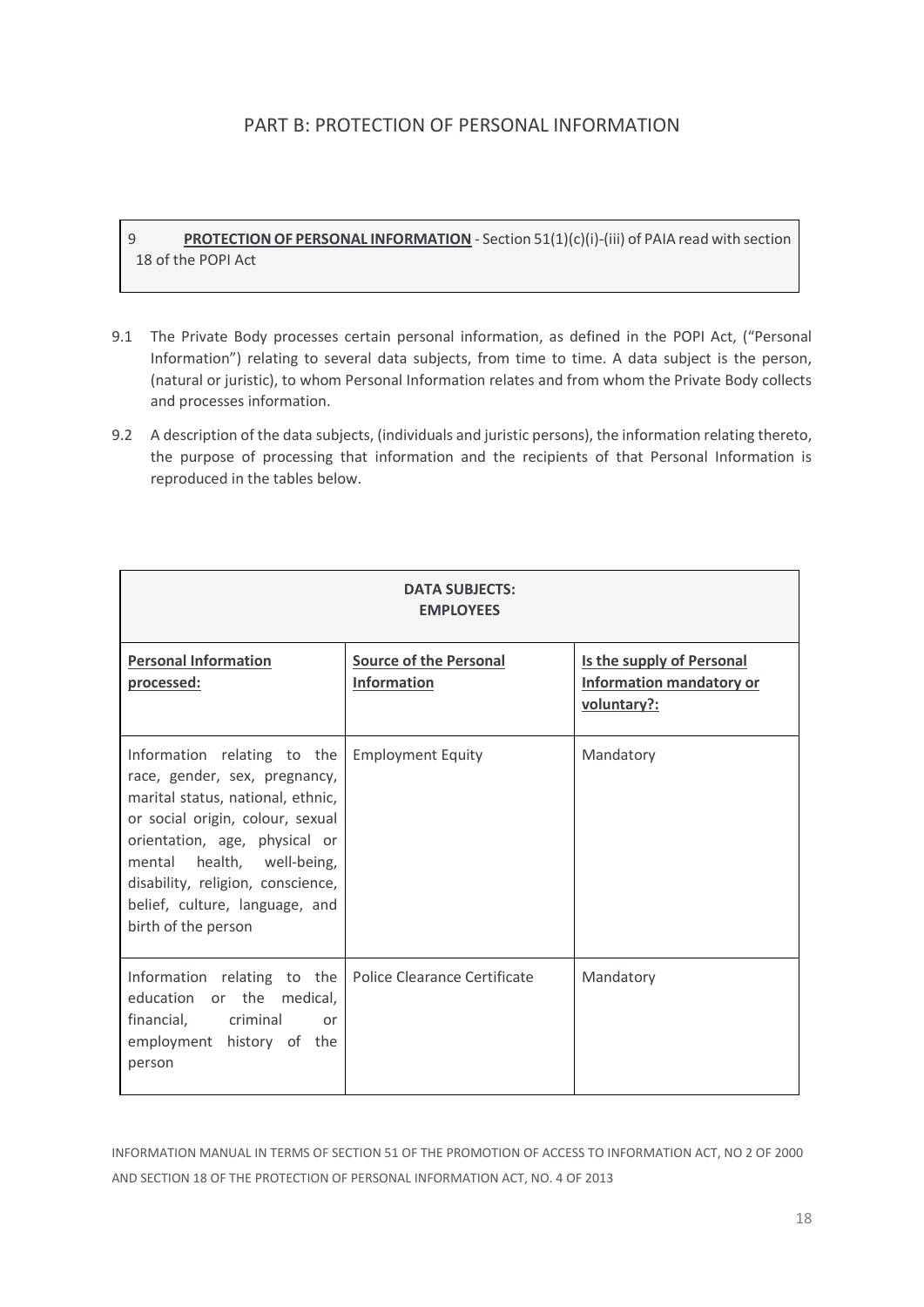### **DATA SUBJECTS: EMPLOYEES**

**Will any of the Personal Information be transferred to another country or international organisation?**

No

**Purpose of processing Personal Information:**

Legislative Compliance

**Recipient or categories of recipients to whom the Personal Information is supplied:**

Department of Education and Department of Labour

**The consequences of failure to provide information:**

Non-compliance

| <b>DATA SUBJECTS:</b><br><b>CLIENTS/CUSTOMERS</b>                                                                                                                                                                                                                                                |                                              |                                                                             |  |  |  |
|--------------------------------------------------------------------------------------------------------------------------------------------------------------------------------------------------------------------------------------------------------------------------------------------------|----------------------------------------------|-----------------------------------------------------------------------------|--|--|--|
| <b>Personal Information</b><br>processed:                                                                                                                                                                                                                                                        | <b>Source of the Personal</b><br>Information | Is the supply of Personal<br><b>Information mandatory or</b><br>voluntary?: |  |  |  |
| Information relating to the<br>race, gender, sex, pregnancy,<br>marital status, national, ethnic<br>or social origin, colour, sexual<br>orientation, age, physical or<br>mental health, well-being,<br>disability, religion, conscience,<br>belief, culture, language and<br>birth of the person | Student files                                | Mandatory                                                                   |  |  |  |

INFORMATION MANUAL IN TERMS OF SECTION 51 OF THE PROMOTION OF ACCESS TO INFORMATION ACT, NO 2 OF 2000<br>AND SECTION 18 OF THE PROTECTION OF PERSONAL INFORMATION ACT, NO. 4 OF 2013<br>19 AND SECTION 18 OF THE PROTECTION OF PERSONAL INFORMATION ACT, NO. 4 OF 2013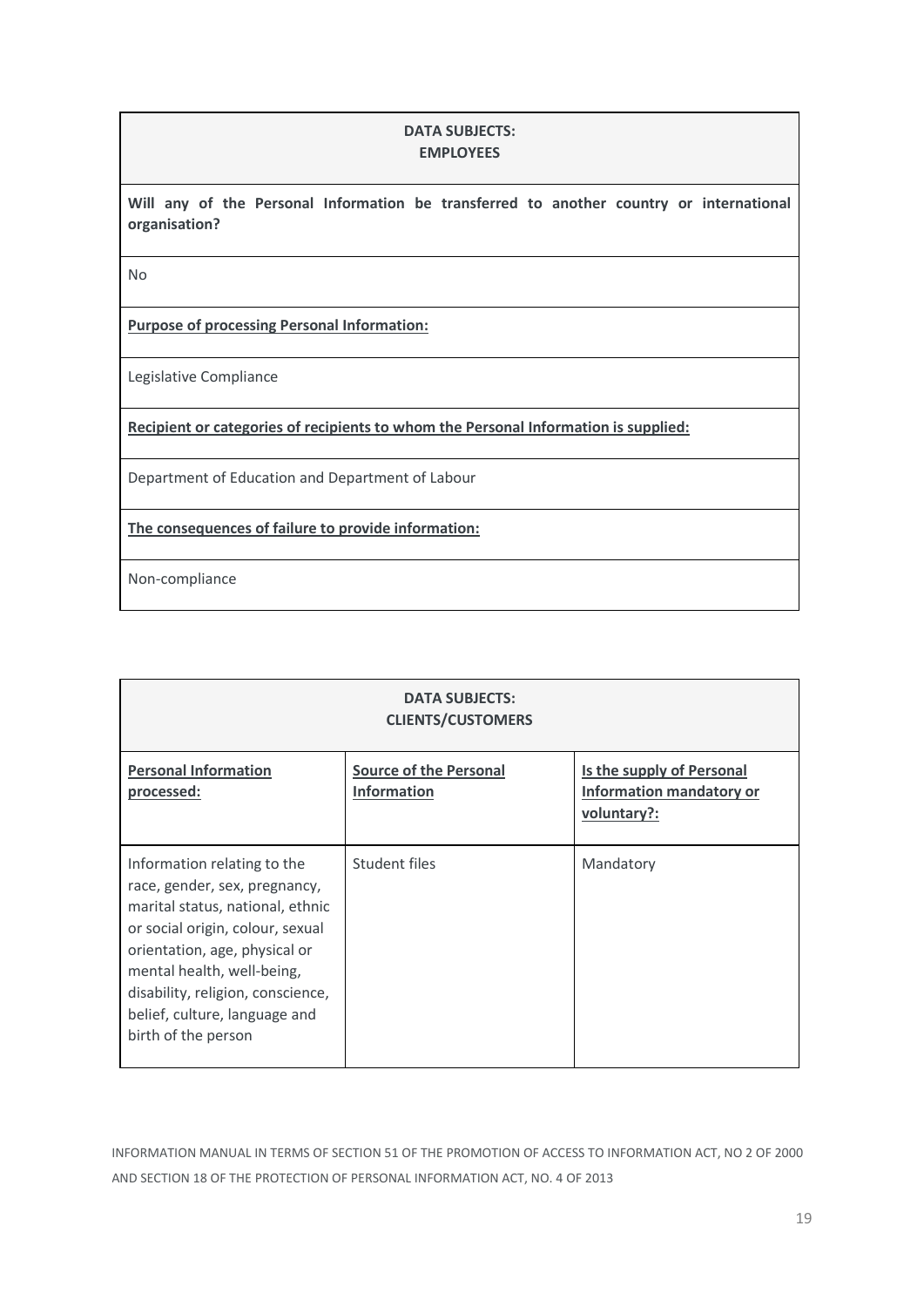#### **DATA SUBJECTS: CLIENTS/CUSTOMERS**

**Will any of the Personal Information be transferred to another country or international organisation?**

No

**Purpose of processing Personal Information:**

Departmental Audits

**Recipient or categories of recipients to whom the Personal Information is supplied:**

Department of Education

**The consequences of failure to provide information:**

Non-compliance

- 9.3 Where Personal Information is collected in terms of specific legislation, the Private Body will inform the data subject in terms of which legislation that data is collected.
- 9.4 Data subjects have the right to object to the processing of their Personal Information.
- 9.5 In the event a data subject requires confirmation regarding the existence of the Personal Information processed by the Private Body or believes that the Personal Information processed by the Private Body requires rectification, the data subject is entitled to utilise the processes and procedures set out in section A of this manual to request access to the records of the Private Body set out in section  $18(1)(h)(iii)$ .
- 9.6 We will not, without data subjects' express consent use their Personal Information for any purpose, other than:

#### specifically:

9.6.1 as set out in the abovementioned tables;

#### generally:

9.6.2 in relation to the provision of any goods and services to a data subject;

INFORMATION MANUAL IN TERMS OF SECTION 51 OF THE PROMOTION OF ACCESS TO INFORMATION ACT, NO 2 OF 2000<br>AND SECTION 18 OF THE PROTECTION OF PERSONAL INFORMATION ACT, NO. 4 OF 2013<br>20 AND SECTION 18 OF THE PROTECTION OF PERSONAL INFORMATION ACT, NO. 4 OF 2013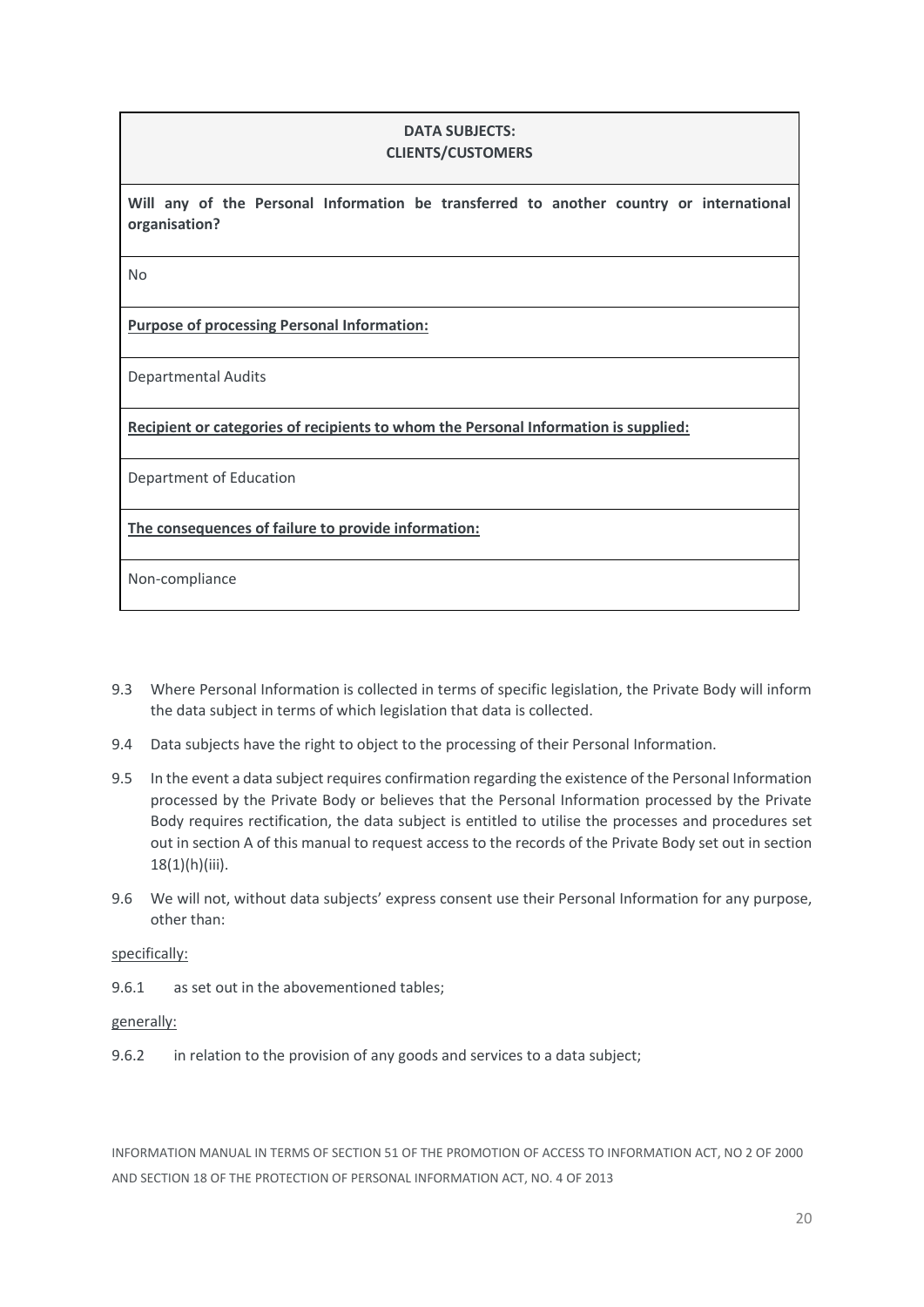- 9.6.3 to inform the data subject of new features, special offers and promotional competitions offered by us or any of our divisions, affiliates and/or partners (unless they have opted out from receiving marketing material from us);
- 9.6.4 to improve our product and/or service selection and their experience on our website; or
- 9.6.5 to disclose their Personal Information to any third party as set out below:
- 9.6.5.1 to our employees and/or third-party service providers who assist us to interact with data subjects via our website, for the ordering of goods or services or when delivering goods or services to data subjects, their personal and contact information being essential in order to assist us to communicate with the data subjects properly and efficiently;
- 9.6.5.2 to our divisions, affiliates and/or partners (including their employees and/or third party service providers) in order for them to interact directly with data subjects via email or any other method for purposes of sending data subjects marketing material regarding any current or new goods or services, new features, special offers or promotional items offered by them (unless the data subjects have opted out from receiving marketing material from us);
- 9.6.5.3 to law enforcement, government officials, fraud detection agencies or other third parties when we believe in good faith that the disclosure of Personal Information is necessary to prevent physical harm or financial loss, to report or support the investigation into suspected illegal activity;
- 9.6.5.4 to our service providers (under contract with us) who help with parts of our business operations (fraud prevention, marketing, technology services etc.). However, these service providers may only use data subject's information in connection with the services they perform for us and not for their own benefit;
- 9.6.5.5 to our suppliers in order for them to liaise directly with data subject regarding any defective goods or services which requires their involvement;
- 9.6.5.6 to any third-party seller for purposes of sending data subjects an invoice for any goods purchased from such third-party seller, which disclosed information will be limited to data subjects' email addresses;
- 9.7 We are entitled to use or disclose data subjects' Personal Information if such use or disclosure is required in order to comply with any applicable law, subpoena, order of court or legal process served on us, or to protect and defend our rights or property. In the event of a fraudulent online payment, we are entitled to disclose relevant Personal Information for criminal investigation purposes or in line with any other legal obligation for disclosure of the Personal Information which may be required of it.
- 9.8 Data subjects' privacy is important to us, and we will therefore not sell, rent, or provide their Personal Information to unauthorised third parties for their independent use, without their consent.
- 9.9 We will not process personal information concerning:
- 9.9.1 the religious or philosophical beliefs, race or ethnic origin, trade union membership, political persuasion, health or sex life or biometric information of a data subject; or

INFORMATION MANUAL IN TERMS OF SECTION 51 OF THE PROMOTION OF ACCESS TO INFORMATION ACT, NO 2 OF 2000<br>AND SECTION 18 OF THE PROTECTION OF PERSONAL INFORMATION ACT, NO. 4 OF 2013<br>21 AND SECTION 18 OF THE PROTECTION OF PERSONAL INFORMATION ACT, NO. 4 OF 2013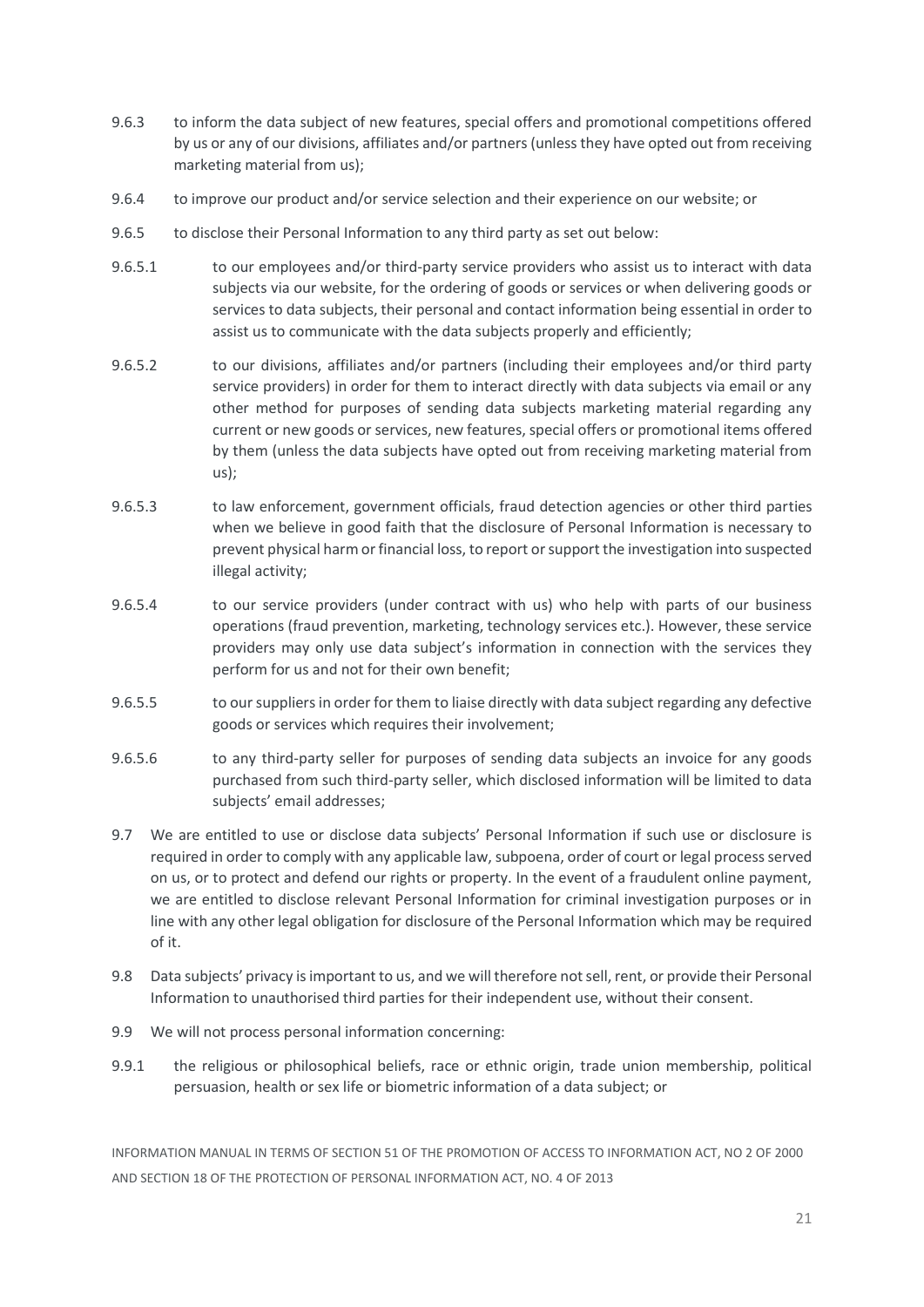9.9.2 the criminal behaviour of a data subject to the extent that such information relates to i) the alleged commission by a data subject of any offence; or ii) any proceedings in respect of any offence allegedly committed by a data subject or the disposal of such proceedings.

unless

- 9.9.2.1 the data subject has given us specific consent to process such data; or
- 9.9.2.2 processing is necessary for the establishment, exercise or defence of a right or obligation in law;
- 9.9.2.3 processing is necessary to comply with an obligation of international public law; or
- 9.9.2.4 processing is for historical, statistical or research purposes to the extent that: (i) the purpose serves a public interest or (ii) requesting consent would constitute an unreasonable requirement in the circumstances.
- 9.10 In line with our obligations in terms of section 22 of the POPI Act, where there are reasonable grounds to believe that Personal Information has been accessed or acquired by any unauthorised person, we will notify the Information Regulator and the data subject, where possible.
- 9.11 When data subjects provide a rating or review of our services and/or goods, they consent to us using that rating or review as we deem fit, including without limitation, on our website, in newsletters or other marketing material. The name that will appear next to that rating or review is their first name, as they would have provided. We will not display their surname, nor any of their contact details, with a rating or review.
- 9.12 We will:
- 9.12.1 treat data subjects' Personal Information as strictly confidential, save where we are entitled to share it as set out in this section;
- 9.12.2 take appropriate technical and organisational measures to ensure that data subjects' Personal Information is kept secure and is protected against unauthorised or unlawful processing, accidental loss, destruction or damage, alteration, disclosure or access;
- 9.12.3 provide data subjects with access to their Personal Information to view and/or update personal details;
- 9.12.4 promptly notify data subjects if we become aware of any unauthorised use, disclosure or processing of their Personal Information;
- 9.12.5 provide data subjects with reasonable evidence of our compliance with our obligations under this section on reasonable notice and request; and
- 9.12.6 upon data subjects request, promptly return or destroy any and all of their Personal Information in our possession or control, save for that which we are legally obliged to retain.
- 9.13 We will not retain data subjects' Personal Information longer than the period for which it was originally needed, unless we are required by law to do so, or they consent to us retaining such information for a longer period.

INFORMATION MANUAL IN TERMS OF SECTION 51 OF THE PROMOTION OF ACCESS TO INFORMATION ACT, NO 2 OF 2000<br>AND SECTION 18 OF THE PROTECTION OF PERSONAL INFORMATION ACT, NO. 4 OF 2013<br>22 AND SECTION 18 OF THE PROTECTION OF PERSONAL INFORMATION ACT, NO. 4 OF 2013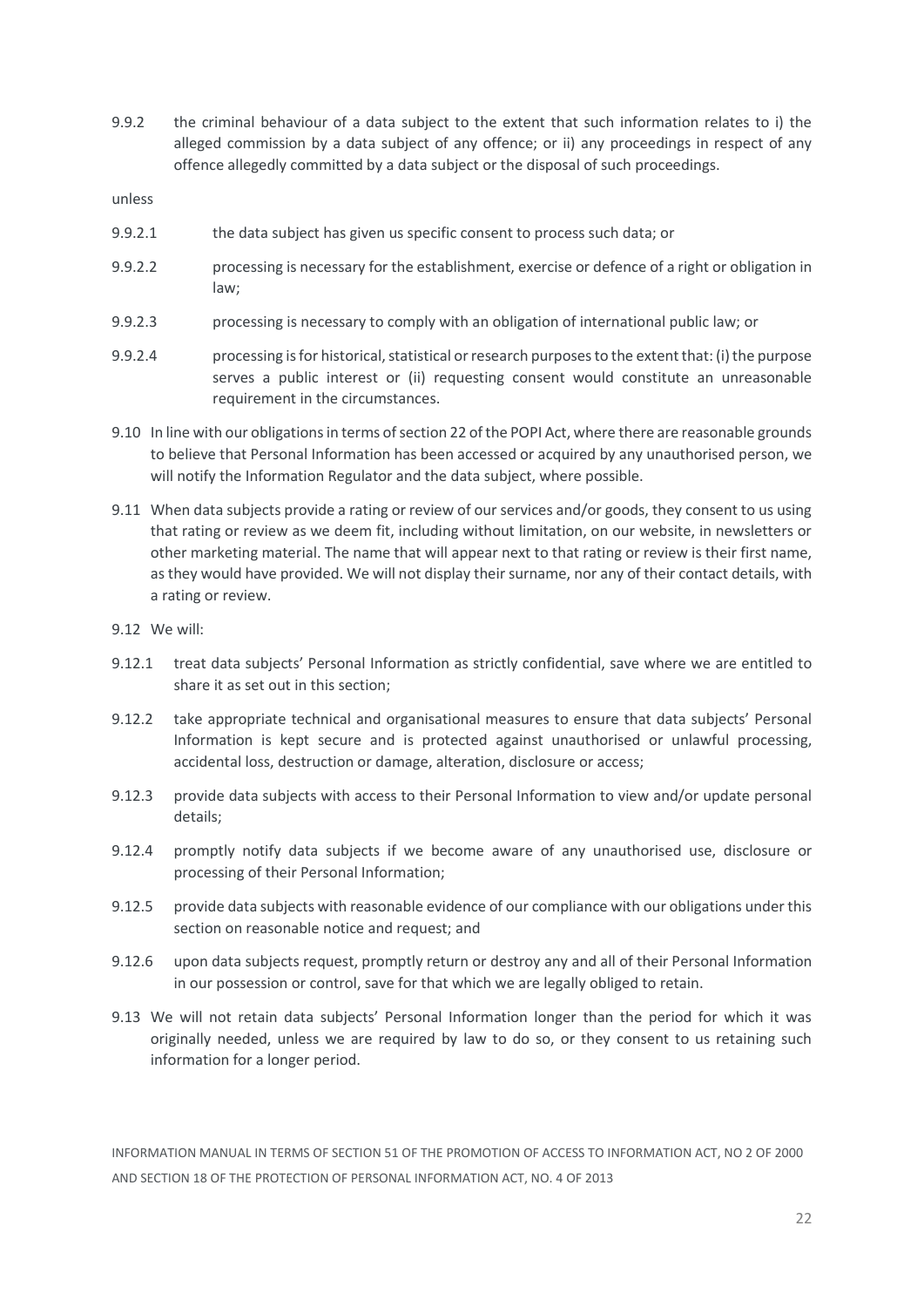- 9.14 We undertake never to sell or make data subjects' Personal Information available to any third-party other than as provided for in this section.
- 9.15 Whilst we will do all things reasonably necessary to protect data subjects' rights of privacy, we cannot guarantee or accept any liability whatsoever for unauthorised or unlawful disclosures of data subjects' Personal Information, whilst in our possession, made by third parties who are not subject to our direct control, unless such disclosure is as a result of our gross negligence.
- 9.16 Should a data subject believe that we have used their Personal Information contrary to this Manual and the provisions of the POPI Act, the data subject should first attempt to resolve any concerns with us. If the data subject is not satisfied, they have the right to lodge a complaint with the Information Regulator (which address can be found herein below), established in terms of the POPI Act.

| The Information Regulator (South Africa) |
|------------------------------------------|
| JD House                                 |
| 27 Stiemens Street                       |
| <b>Braamfontein</b>                      |
| Johannesburg                             |
| 2001                                     |

## 10 **TRANSBORDER FLOWS OF PERSONAL INFORMATION** – (section 51(1)(iv) of PAIA and section 18(1)(g) of the POPI Act.

10.1 The Private Body may from time to time need to transfer authorised Personal Information to another country for storage purposes or for the rendering of services by a foreign third-party service provider or otherwise. We will ensure that any person that we pass data subjects' Personal Information to agrees to treat their information with the same level of protection as we are obliged to in terms of section 72 of the POPI Act.

INFORMATION MANUAL IN TERMS OF SECTION 51 OF THE PROMOTION OF ACCESS TO INFORMATION ACT, NO 2 OF 2000<br>AND SECTION 18 OF THE PROTECTION OF PERSONAL INFORMATION ACT, NO. 4 OF 2013<br>23 AND SECTION 18 OF THE PROTECTION OF PERSONAL INFORMATION ACT, NO. 4 OF 2013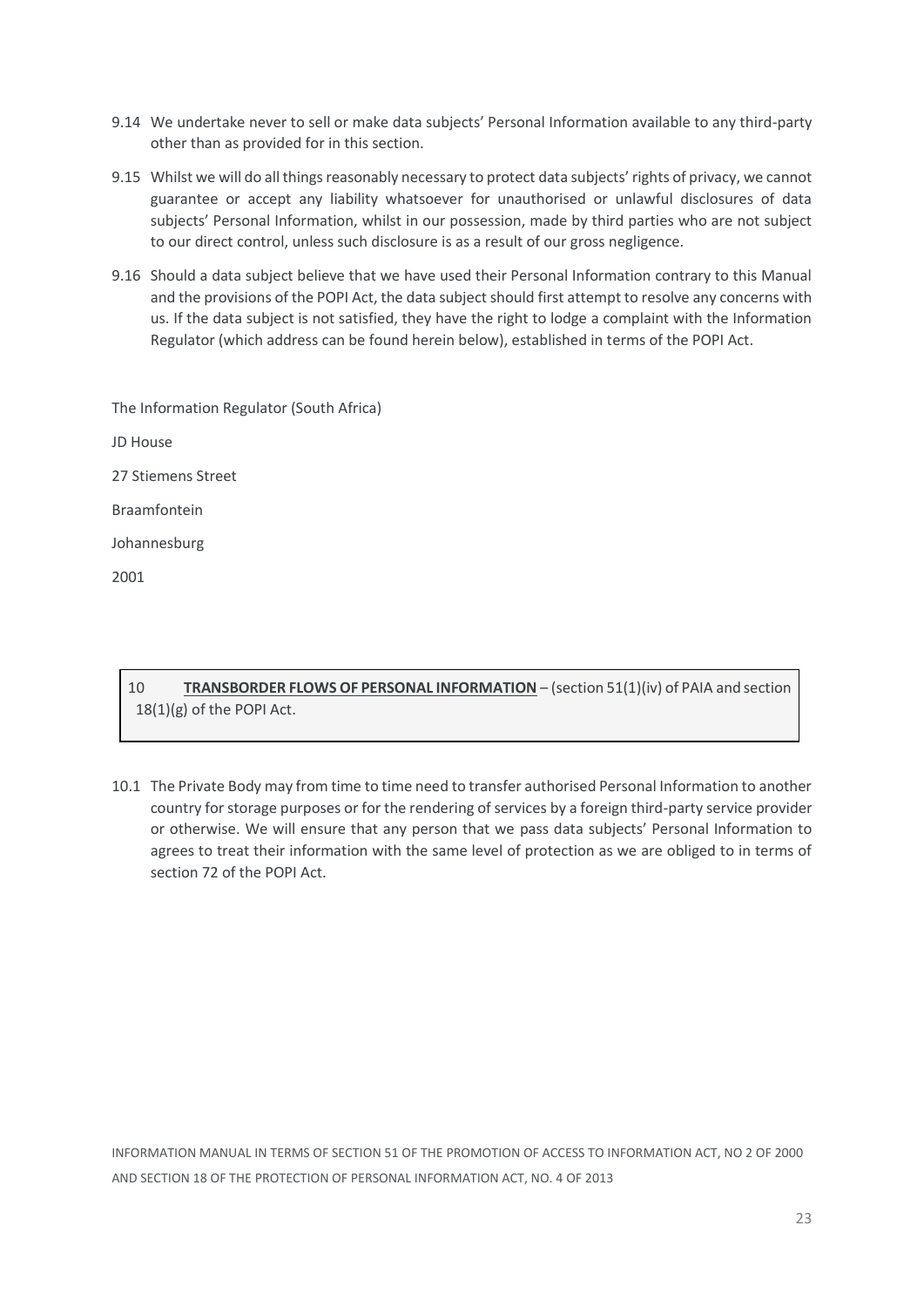## 11 **SECURITY MEASURES TO PROTECT PERSONAL INFORMATION** – Section 51(1)(v)

11.1 The security measures implemented by the Private Body to ensure the confidentiality, integrity, and availability of Personal Information, are listed, and described below:

| <b>PHYSICAL SECURITY MEASURES:</b>                                                                                       | <b>CYBER SECURITY MEASURES:</b>                                                             |  |
|--------------------------------------------------------------------------------------------------------------------------|---------------------------------------------------------------------------------------------|--|
| Access control to the premises and certain key Firewalls<br>areas, which access is restricted to authorised<br>personnel |                                                                                             |  |
| Devices and user stations are password protected   Virus protection                                                      |                                                                                             |  |
| are safely secured by case lock or otherwise when regularly<br>not in use                                                | Devices (laptops or otherwise) and user stations Password protection on devices are changed |  |
| Servers are stored in access-controlled rooms                                                                            | Virtual private network                                                                     |  |
| Security gate                                                                                                            | Data encryption                                                                             |  |
| Cameras                                                                                                                  | Remote destruction                                                                          |  |
| Access control (employee key card)                                                                                       | Systems and devices are automatically locked<br>after certain periods of inactivity         |  |
| On site security guards                                                                                                  | Data transferred using encrypted channels of<br>communication                               |  |
| Rack mount servers are used                                                                                              | Data is backed up                                                                           |  |
| Safe storage of physical documentation                                                                                   | Protection of information stored on printers                                                |  |

INFORMATION MANUAL IN TERMS OF SECTION 51 OF THE PROMOTION OF ACCESS TO INFORMATION ACT, NO 2 OF 2000<br>AND SECTION 18 OF THE PROTECTION OF PERSONAL INFORMATION ACT, NO. 4 OF 2013<br>24 AND SECTION 18 OF THE PROTECTION OF PERSONAL INFORMATION ACT, NO. 4 OF 2013